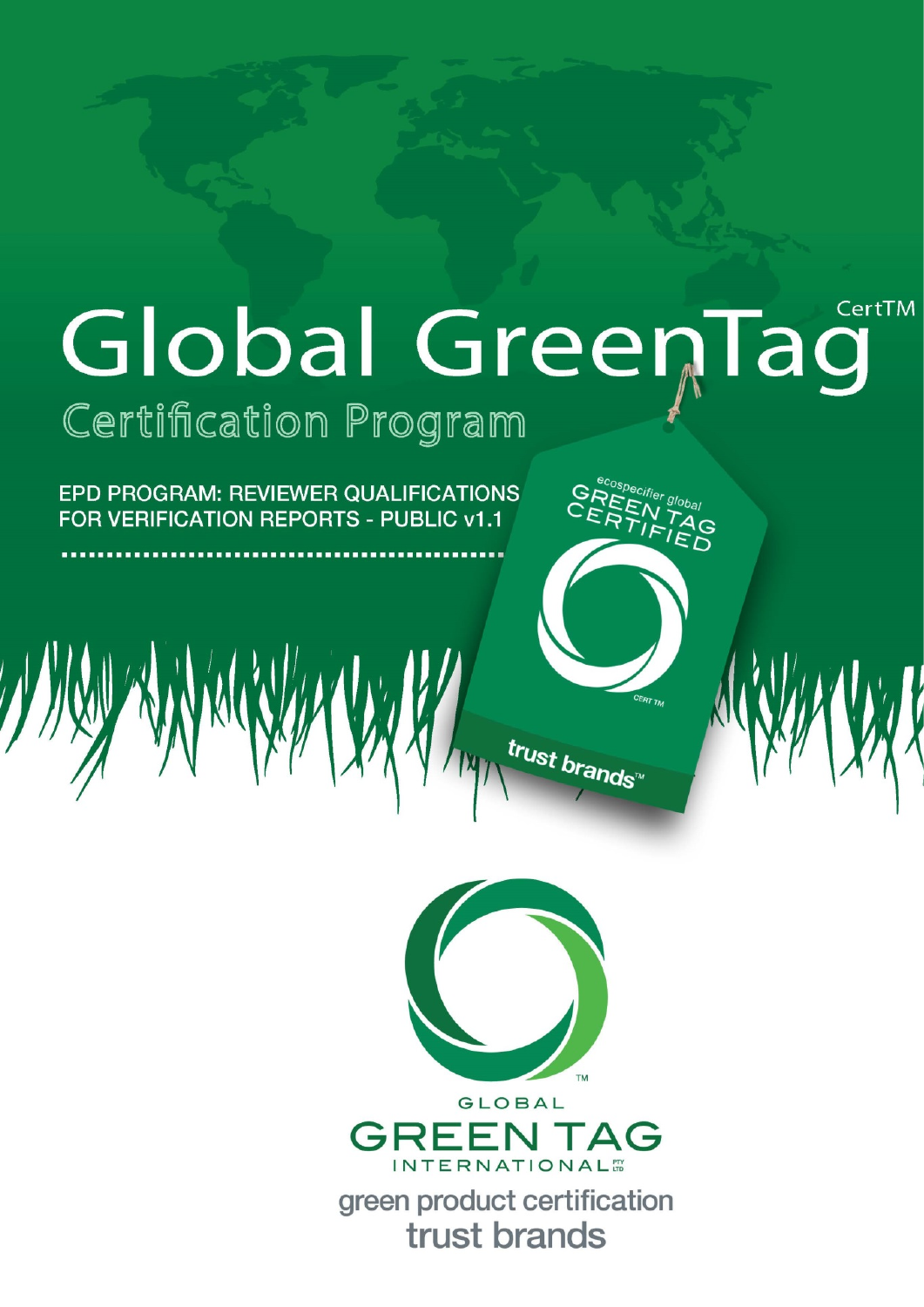**Life Cycle Inventory**

**Reviewer**

### **Qualifications**

Applicable to

# **Verification Reports**

for

# **The Global GreenTag**

# **Environmental Product Declaration (EPD)**

### **Program**

prepared for

### **Global GreenTag International Pty Ltd**

by

### **The Evah Institute**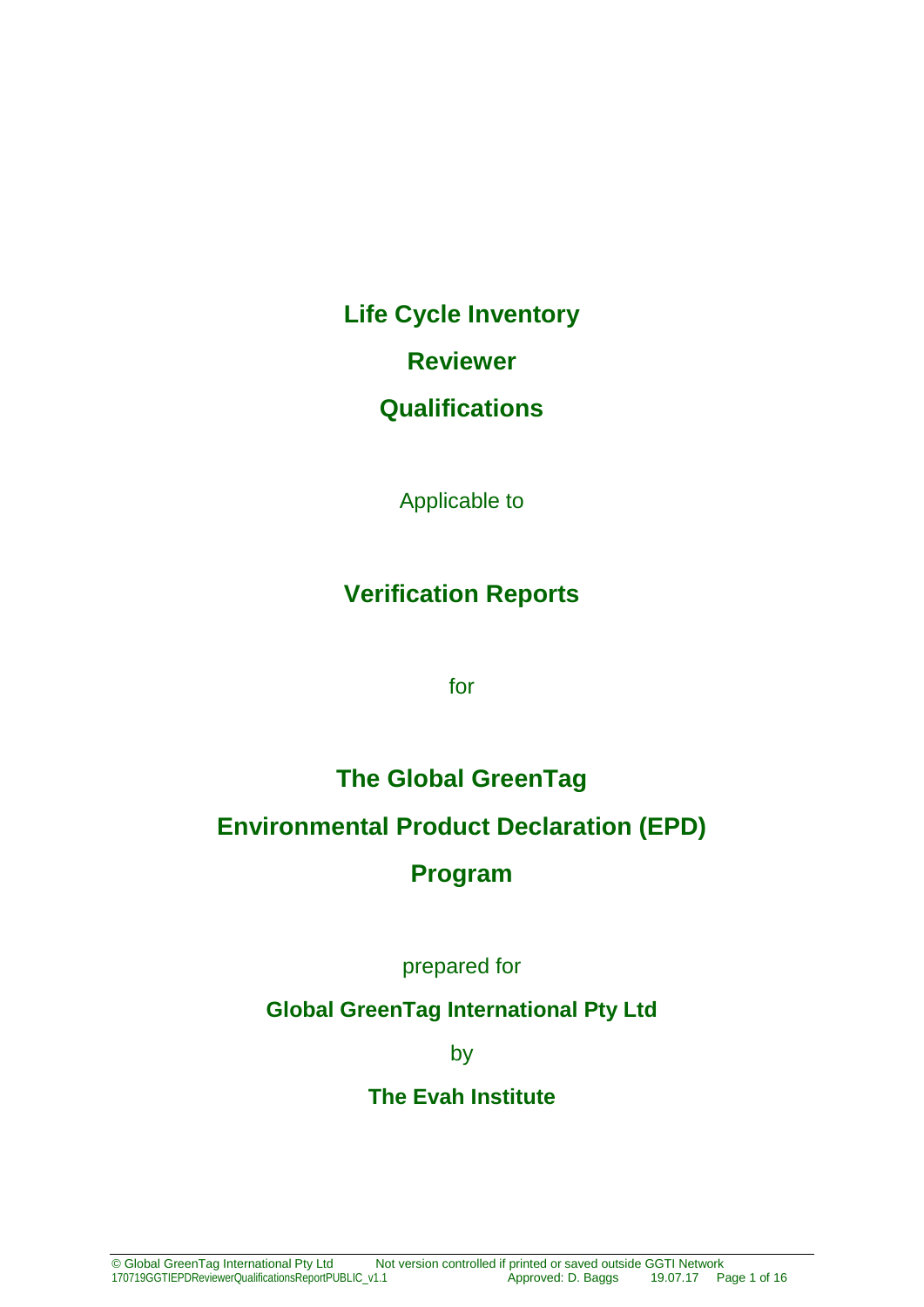# **Table of Contents**

| Table of Contents           | $\sqrt{2}$              |
|-----------------------------|-------------------------|
| Introduction                | $\sqrt{3}$              |
| Aim                         | $\sqrt{3}$              |
| Method                      | $\sqrt{3}$              |
| Results                     | $\overline{\mathbf{4}}$ |
| Mathilde Vlieg              | $\,6\,$                 |
| Omar Biaz                   | $\,$ 5 $\,$             |
| Murray Jones                | $\boldsymbol{7}$        |
| Dr Judy Luo                 | $\,8\,$                 |
| Nana Bortsie-Aryee          | $\boldsymbol{9}$        |
| David Baggs                 | $10$                    |
| Shloka Ashar                | 11                      |
| Delwyn Jones                | 12                      |
| Discussion of Results       | 13                      |
| Conclusions                 | 13                      |
| Recomendations              | 13                      |
| Appendix NACE code classes. | 14                      |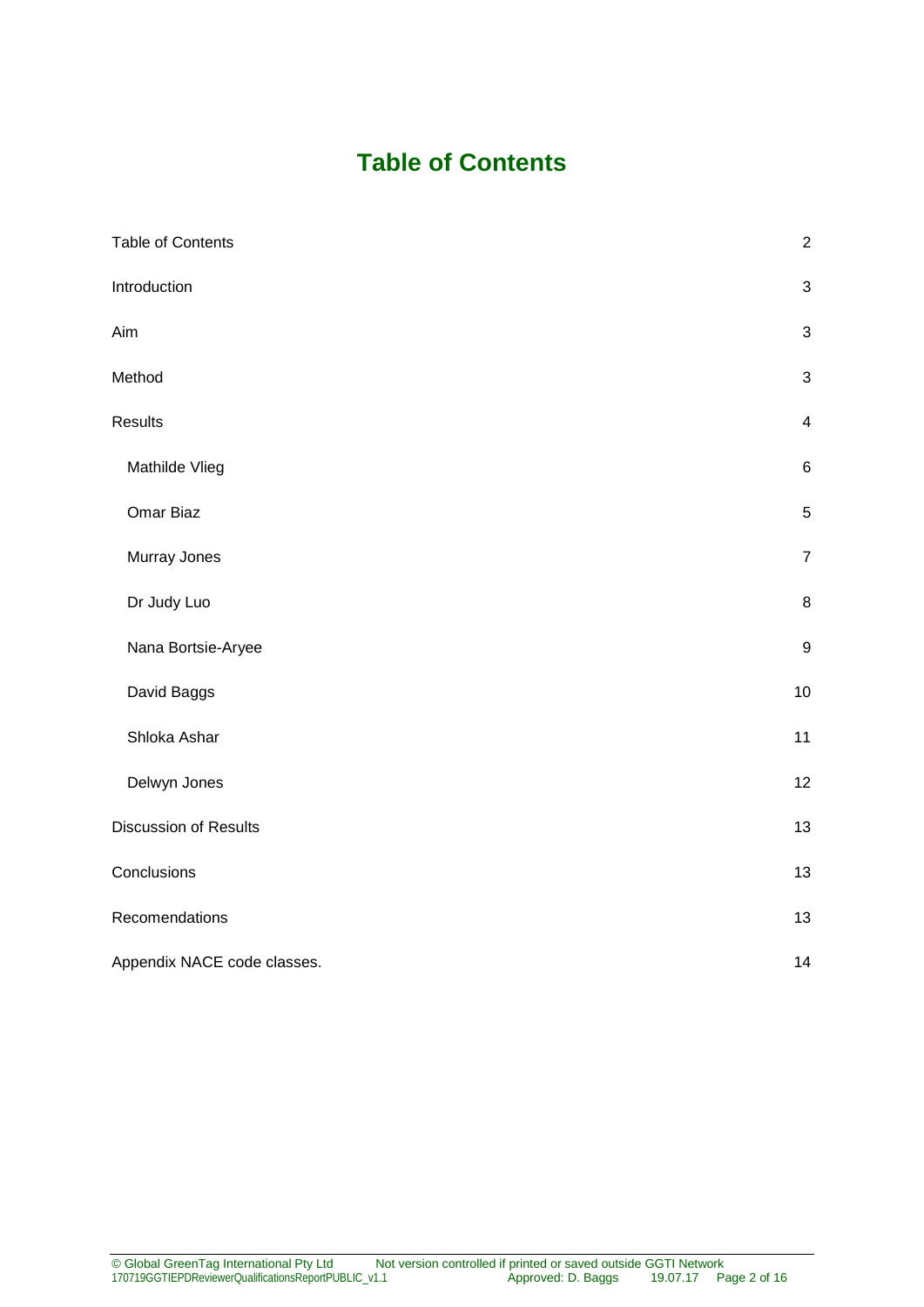#### **Introduction**

This report was compiled by the Evah Institute on behalf of Global GreenTag about reviewer qualifications applicable to Life Cycle Inventory (LCI) verification reports for Life Cycle Assessment (LCA) used in environmental product declarations (EPDs) issued under the Global GreenTag EPD Program.

#### **Aim**

The purpose was to document selection criteria of reviewer qualifications in verification of LCI developed by Ecquate Pty Ltd, The Evah Institute and/or Global GreenTag International Pty Ltd or Global GreenTag Pty Ltd and EPDs issued by any of these entities.

#### **Method**

-

Table 1 lists prerequisites for LCI data reviewers from the International Reference Life Cycle Data System (ILCD) Handbook developed by Institute for Environment and Sustainability in the European Commission Joint Research Centre (JRC) in co-operation with the Directorate-General for the Environment<sup>[1](#page-3-0)</sup>.

| Topic knowledge                                                                | Criteria                                                                 |
|--------------------------------------------------------------------------------|--------------------------------------------------------------------------|
| 1. Generally of environmental matters                                          | Industry related                                                         |
|                                                                                | Product-related                                                          |
| 2. Good on process & product                                                   | Infrastructure & Industrial Operation &/or Manufacture Building Product  |
|                                                                                | Property Development Expertise & or Asset Management Experience          |
| 3. in depth of ISO 14040 LCA                                                   | >5 years experience in ISO 14040 LCA method series related practice      |
| 4. In-depth on standards relevant to                                           | ISO 14025:2006 & EN15804:2012+A1:2013                                    |
|                                                                                | Environmental labelling & EPD declarations                               |
| 5. Undertaken ≥3 independent 3rd party<br>LCA reviews compliant ISO 14044:2006 | >1 LCA study involving assessment of multiple environmental impacts      |
| Sect 6 requirements                                                            | Shown by evidence of critical independent review of in/external studies  |
|                                                                                | In panel review according to ISO 14044 Section 6.2 & 6.3                 |
| 6. Overall regulatory framework in EPD<br>introduced                           | Refer General Program Instructions, Section 5.7.3.                       |
|                                                                                | Compliance with Relevant Environmental Legislation                       |
| 7. In-depth International & Australasian<br><b>EPD Programs</b>                | The International EPD® System                                            |
|                                                                                | Australasian EPD Program General Program Instructions                    |
| 8. Auditing management systems                                                 | Following ISO 19011 Guidelines criteria for auditor skills & competences |

#### **Table 1 Essential Requirements for Eligible EPD Reviewers**

Table [2](#page-3-1) lists the eligibility scoring system also extracted from the ILCD Handbook<sup>2</sup>. It shows the minimum LCI reviewer's qualifications score is 5 points and the maximum LCI reviewer's qualifications score is 32 points.

<span id="page-3-0"></span><sup>1</sup> European Commission - Joint Research Centre - Institute for Environment & Sustainability: International Reference Life Cycle Data System (ILCD) Handbook - Reviewer qualification for Life Cycle Inventory data sets. 1st Ed March 2010 EUR 24379 EN Luxembourg Publications Office of the European Union; 2010 page 10 [http://eplca.jrc.ec.europa.eu/?page\\_id=86](http://eplca.jrc.ec.europa.eu/?page_id=86)

<span id="page-3-1"></span><sup>2</sup> ILCD Handbook: First edition 3 Reviewer qualification for Life Cycle Inventory data sets page 10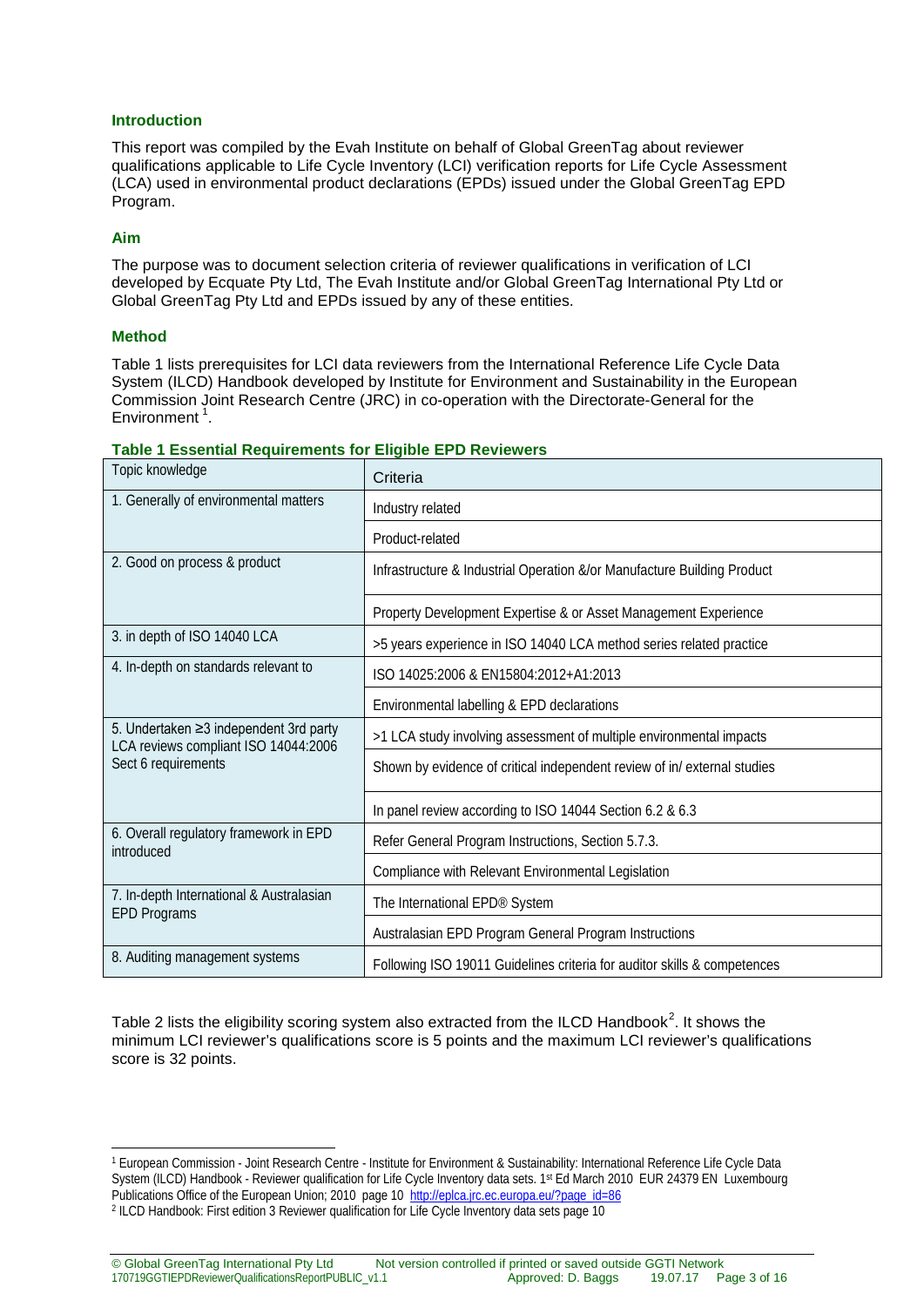| Topic                           |                          | Experience Criteria              | <b>Barrier</b> to                                 | score                                          |                |           | <b>Max</b>     | Min            |       |   |
|---------------------------------|--------------------------|----------------------------------|---------------------------------------------------|------------------------------------------------|----------------|-----------|----------------|----------------|-------|---|
| <b>Metrics</b>                  | Scoring                  | minimum                          | Pass entry                                        | $\mathbf{1}$                                   | $\overline{2}$ | 3         | $\overline{4}$ | score          | score |   |
| 1. Verification &               | Mandatory                | Years work <sup>3</sup>          | 3 years                                           | $3-4$                                          | $5-8$          | $9 - 14$  | >14            | 4              | 1     |   |
| <b>Audit Practice</b>           |                          | Number Reviews <sup>4</sup>      | 3 reviews                                         | $3-5$                                          | $6 - 15$       | $16 - 30$ | $>30$          | 4              | 1     |   |
|                                 | Optional                 | Scores <sup>5</sup> for EPD      | Accredited 3rd party reviewer for >1 EPD Scheme   |                                                |                |           |                | $\overline{2}$ |       |   |
|                                 |                          | Scheme, ISO14001 or<br>other EMS | Attended courses on environmental audits >40 hrs  |                                                |                |           |                |                |       |   |
|                                 |                          |                                  | Chair >1 review panel for LCA study or Enviro app |                                                |                |           |                | 1              |       |   |
|                                 |                          |                                  | Qualified trainer in environmental audit course   |                                                |                |           |                | 1              |       |   |
| 2. LCA                          | Mandatory                | Years work <sup>6</sup>          | 3 years                                           | $3-4$                                          | $5-8$          | $9 - 14$  | >14            | 4              | 1     |   |
| methodology &<br>Practice work  |                          |                                  | LCI datasets <sup>7</sup>                         | $5*(10$ LCI)                                   | $5 - 8$        | $9 - 15$  | $16 - 30$      | $>30$          | 4     | 1 |
|                                 | Optional                 | LCA projects & papers            | > 5 articles in peer-review journals or books     |                                                |                |           |                | 1              |       |   |
|                                 |                          |                                  | Worked >3 research projects on issue/case study   |                                                |                |           |                | 1              |       |   |
| 3. Technology <sup>8</sup>      | Mandatory                | Recent years <sup>9</sup>        | 3 years                                           | $3-5$                                          | $6 - 10$       | $11 - 20$ | $>20$          | 4              | 1     |   |
| or experience<br>represented by | Optional                 | Formal Scientific                |                                                   | At least one PhD obtained                      |                |           |                |                |       |   |
| <b>LCI</b> datasets             |                          | Qualification                    | ≥1 Master thesis or equivalent completed          |                                                |                |           |                | 0.5            |       |   |
|                                 | <b>Ex Private Sector</b> |                                  |                                                   | $\geq$ 3 years experience in professional work |                |           |                | 1.0            |       |   |
|                                 |                          | In Private Sector                | 0.5 point for each added industry sector up to 5  |                                                |                |           |                | 2.5            | 0.5   |   |
| Point Score                     |                          |                                  | <b>Overall Maximum Possible</b>                   |                                                |                |           |                | 32             | 5     |   |

| <b>Table 2 LCI Data Reviewer Qualifications Scoring System</b> |  |
|----------------------------------------------------------------|--|
|----------------------------------------------------------------|--|

These two preceding qualification tables were compared to professional attributes of professionals currently involved in LCA related work in global supply chain assessment of submissions for attainment of 3<sup>rd</sup> party certified ecolabels and to develop 3<sup>rd</sup> party certified Environmental Product Declarations (EPDs).

#### **Results**

In the following sections qualifications are tabled for each of the following people to act as LCI reviewers. Table 3 lists practitioners contact details. Dr Judy Luo; Omar Biaz; Nana Bortsie-Aryee

| Professional       | <b>Email Contact</b>              | https://www.linkedin.com/in/ |
|--------------------|-----------------------------------|------------------------------|
| Omar Biaz          | certification4@globalgreentag.com | omarbiaz/                    |
| Nana Bortsie-Aryee | certification@globalgreentag.com  | nana-bortsie-aryee-43065019/ |
| Judy Luo           | certification2@globalgreentag.com | dr-judy-luo-54497a73/        |
| Mathilde Vlieg     | mathildevlieg@gmail.com           | mathildevlieg/               |
| Murray Jones       | murrayjones@internode.on.net      | murrayi/                     |
| Shloka Ashar       | shloka2803@gmail.com              | shloka-parikh-89878223/      |
| David Baggs        | david.baggs@globalGreenTag.com    | davidbaggs/                  |
| Delwyn Jones       | delwyn@evah.com.au                | delwyn-jones-42473a29/       |

#### **Table 3 LCI Data Reviewers Qualification Scores**

<sup>-</sup>3 Years of experience in the field of review & audit in the environmental field

<span id="page-4-0"></span><sup>4</sup> Number of reviews as a reviewer, or ISO 14025 compliant verifications of EPDs, or LCI data sets

<span id="page-4-3"></span><span id="page-4-2"></span><span id="page-4-1"></span><sup>5</sup> Additional scores are complementary & scores are maxima unless otherwise stated e.g. 1 point not 5 for peer-reviewed LCA papers 6 Years of experience in LCA work, starting from University Masters or Bachelor degree if Master thesis on LCA

<sup>7</sup> Participant in LCI dataset development/modelling in LCI database as verified or documented. 10 data sets = 1 "experience

<span id="page-4-5"></span><span id="page-4-4"></span><sup>8</sup> Qualification of technologies or activities knowledge is according to NACE code classes (Regulation (EC) No 1893/2006 of the

<span id="page-4-6"></span>European Parliament & of the Council of 20 December 2006. Equivalent classifications apply. Experience in sub-sector valid for sector 9 Years of professional production, R&D or environmental work in private sector, technology or system of LCI under review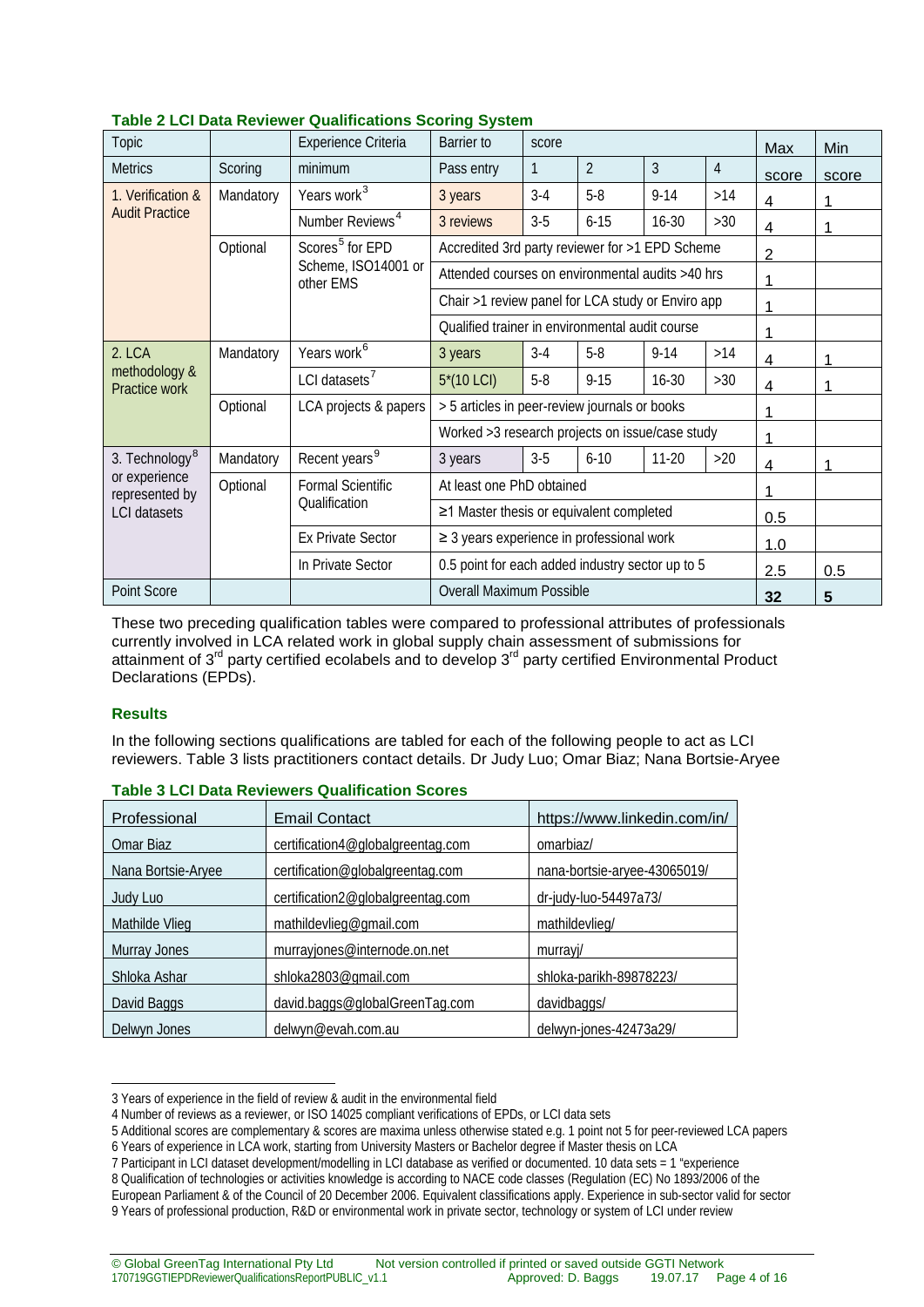#### **Omar Biaz**

Table 4 summarises Omar Biaz LCI data reviewer eligibility score of 16 out of 32 points.

|           | <b>TOMAI DIAZ LUI NEVIEWEI S LIIGIDIIILY OCULE JAII ZUTT</b><br>Score<br>Minimum Experience Criteria<br>Score Topic<br>metrics |                                       |                                                                                                                                                                                                  |                                                                                                                                                        |     |  |
|-----------|--------------------------------------------------------------------------------------------------------------------------------|---------------------------------------|--------------------------------------------------------------------------------------------------------------------------------------------------------------------------------------------------|--------------------------------------------------------------------------------------------------------------------------------------------------------|-----|--|
|           | Verification & Audit<br>Practice in last 20<br>years                                                                           | Years work <sup>10</sup>              | 14044 & 14067 compliant LCA.                                                                                                                                                                     | 3 to 4 years in Australia for clients of Certifier Global GreenTagCert™ (GGT)<br>EPD Program Operator, ISO 14024 Type 1 Ecolabelling, & ISO 140040,    | 1.0 |  |
|           |                                                                                                                                | No. Reviews <sup>11</sup>             |                                                                                                                                                                                                  | >30 reviews at GGT of PCRs & EPD method & client LCI recipes.                                                                                          | 4.0 |  |
|           | LCA methodology &<br>Practice work                                                                                             | Years work <sup>12</sup>              | 3 to 4 years in Australia for clients working at ecospecifier in Life Cycle<br>Thinking (LCT) and Global GreenTag in LCA, Type 1 Ecolabelling and ISO<br>14025, 21930 & EN 15804 compliant EPDs. |                                                                                                                                                        | 1.0 |  |
| Mandatory |                                                                                                                                | LCI recipes<br>done 13                |                                                                                                                                                                                                  | Scoping & compiler >90 <150 individual LCI recipes for product & supply<br>chains as client contact, auditor for GGT Global and National LCI databases | 2.0 |  |
|           | Technology/action                                                                                                              | Year s work 14                        | 3 to 4 years work to date in Ecospecifier and Global GreenTag                                                                                                                                    |                                                                                                                                                        |     |  |
|           | Verification &                                                                                                                 | EPD, EMS                              |                                                                                                                                                                                                  | Accredited 3rd party reviewer for Global GreenTag EPD Scheme                                                                                           | 2.0 |  |
|           | Environmental Audit<br>Practice                                                                                                | ISO14001<br>Scheme                    | Attended courses on environmental audits >40 hrs                                                                                                                                                 |                                                                                                                                                        | 1.0 |  |
|           | LCA method &<br>Practice                                                                                                       | LCA projects &<br>papers              | Participant in >3 LCARate case studies @ GGT & The Evah Institute in last 3<br>years. Written platform presentations on LCA Practice & fibre systems                                             | 1.0                                                                                                                                                    |     |  |
|           | Technology <sup>15</sup> or<br>experience<br>represented by LCI                                                                | Formal<br>Scientific<br>Qualification | Education                                                                                                                                                                                        | ≥1 Master thesis or equivalent completed                                                                                                               | 0.5 |  |
|           |                                                                                                                                |                                       | Internships                                                                                                                                                                                      | ecospecifier on eco assessment                                                                                                                         |     |  |
|           | datasets                                                                                                                       |                                       |                                                                                                                                                                                                  | Global GreenTag on ecolabelling                                                                                                                        |     |  |
|           |                                                                                                                                | In Private                            | A - Agriculture & forestry                                                                                                                                                                       | Forestry for MDF, Sugar Cane for Fabric                                                                                                                | 0.5 |  |
|           |                                                                                                                                | Sector Australia<br>& International   | B - Mining & quarrying                                                                                                                                                                           | USA Coal & Limestone, Italian Quartz                                                                                                                   |     |  |
|           |                                                                                                                                | @ Global                              | C - Manufacturing                                                                                                                                                                                | USA & China Carpets                                                                                                                                    | 0.5 |  |
|           |                                                                                                                                | GreenTag Pty<br>Ltd                   | D - Electricity, gas supply                                                                                                                                                                      | US & Pacific Rim, Australian States                                                                                                                    |     |  |
|           |                                                                                                                                |                                       | E - Water supply, waste                                                                                                                                                                          | Pacific Rim PET Recyclate                                                                                                                              | 0.5 |  |
|           |                                                                                                                                |                                       | F - Construction                                                                                                                                                                                 | Pacific Rim building products                                                                                                                          |     |  |
|           |                                                                                                                                |                                       | H - Transport & storage                                                                                                                                                                          | Global Freight & Packaging for carpet                                                                                                                  | 0.5 |  |
|           |                                                                                                                                |                                       | I - Accommodation & food                                                                                                                                                                         | Pacific Rim PVC & Stainless for drainage                                                                                                               |     |  |
| Optional  |                                                                                                                                |                                       | $J - ICT$                                                                                                                                                                                        | Database & Software competencies                                                                                                                       | 0.5 |  |
|           |                                                                                                                                |                                       | O - Public administration                                                                                                                                                                        | <b>Blind fabrics for Government Offices</b>                                                                                                            |     |  |
|           | Total                                                                                                                          |                                       | Point Score                                                                                                                                                                                      |                                                                                                                                                        | 16  |  |

**Table 4 Omar Biaz LCI Reviewers Eligibility Score Jan 2017**

<span id="page-5-4"></span>14 Years of professional production, R&D or environmental work in private sector, technology or system of LCI under review

<span id="page-5-1"></span><span id="page-5-0"></span><sup>&</sup>lt;sup>10</sup> Years of experience in the last 10 years in the field of review & audit in the environmental field <sup>10</sup> Years of experience in the last 10 years in the field of review & audit in the environmental field 11 Number of reviews of ISO 14025 compliant LCI data sets

<sup>12</sup> Years of experience in the last 20 years in LCA work, starting from University Masters or Bachelor degree if Master thesis on LCA

<span id="page-5-3"></span><span id="page-5-2"></span><sup>13</sup> Participant in LCI dataset development/modelling in LCI database as verified or documented. 10 data sets = 1 "experience

<span id="page-5-5"></span><sup>15</sup> Qualification of technologies or activities knowledge is according to NACE code classes listed in Appendix 1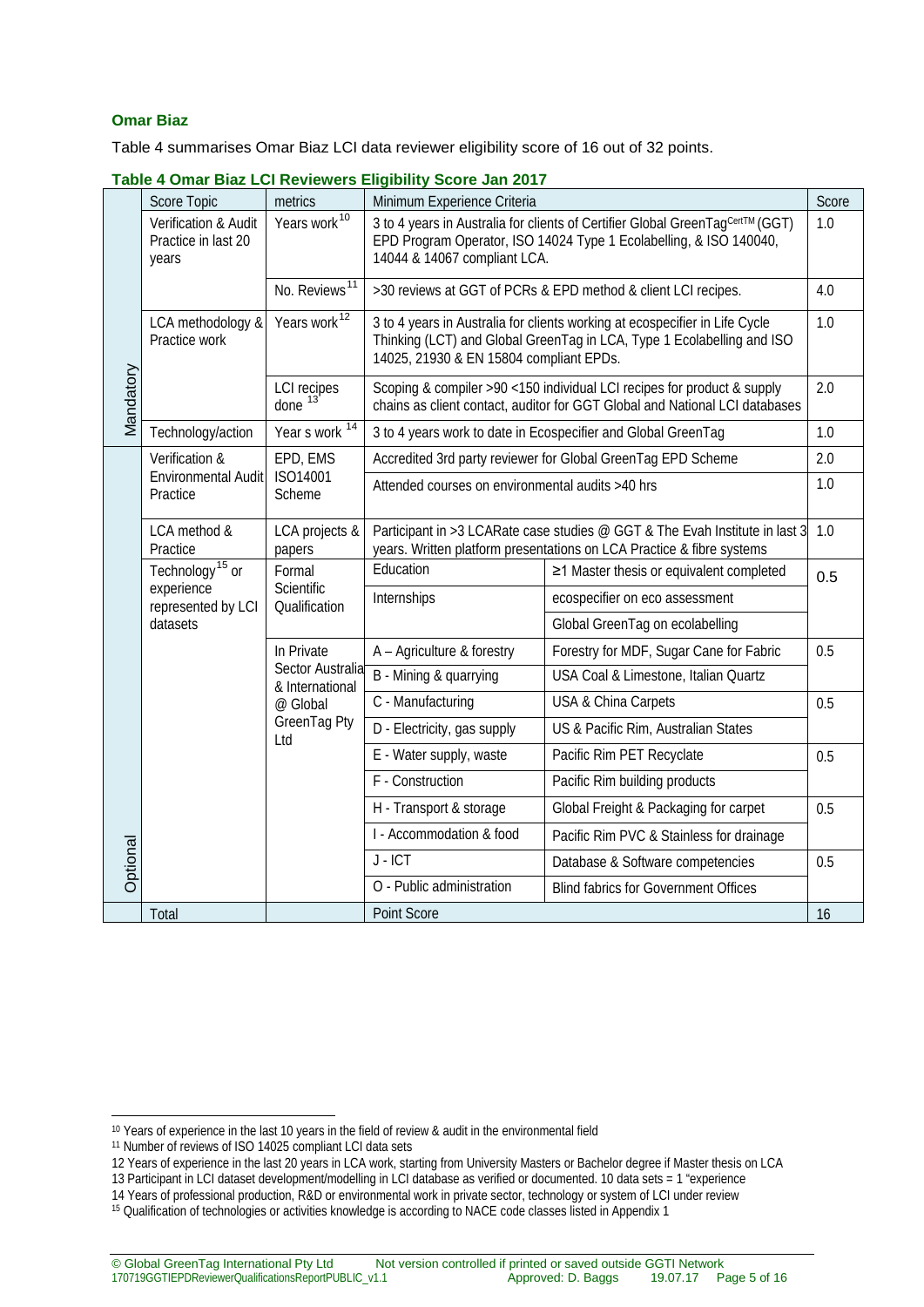#### **Mathilde Vlieg**

Table 5 summarises Mathilde Vlieg's LCI data reviewer eligibility score of 19 out of 32 points.

|           | Score Topic                      | metrics                              | Minimum Experience Criteria                                                  |                                                                                   |              |
|-----------|----------------------------------|--------------------------------------|------------------------------------------------------------------------------|-----------------------------------------------------------------------------------|--------------|
|           | Verification & Audit             | Years work <sup>16</sup>             |                                                                              | 3 years in last 10 in The Netherlands for clients & in Australia at:              | Score<br>1.0 |
|           | Practice in last 20              |                                      | $\bullet$                                                                    | Certifier Global GreenTagCertTM EPD Program Operator, ISO 14024                   |              |
|           | years                            |                                      |                                                                              | Type 1 Ecolabelling, & ISO 140040, 14044 & 14067 compliant LCA;                   |              |
|           |                                  |                                      |                                                                              | The Evah Institute review of certifier & 3rd party audited LCI allocation.        |              |
|           |                                  |                                      |                                                                              | VliegLCA 3rd party reviewer whole building LCA report for Ecquate                 |              |
|           |                                  | Number                               | >30 reviews in Australia at:                                                 |                                                                                   | 4.0          |
|           |                                  | Reviews <sup>17</sup>                |                                                                              | Global GreenTag of PCRs & methodology for EPDs & client LCI recipes               |              |
|           |                                  |                                      |                                                                              | The Evah Institute LCI, LCIA & PCR methods for ISO compliant EPDs.                |              |
|           |                                  |                                      | $\bullet$                                                                    | VliegLCA reviewer of 7 story building & greenhouse LCA for Ecquate <sup>18.</sup> |              |
|           | LCA methodology &                | Years work in                        |                                                                              | 3 years in The Netherlands for clients & in Australia working at:                 | 1.0          |
|           | Practice work                    | last 20                              | Ecospecifier in Life Cycle Thinking (LCT);                                   |                                                                                   |              |
|           |                                  |                                      |                                                                              | Global GreenTag in LCA, Type 1 Ecolabelling and ISO 14025, 21930 &                |              |
|           |                                  |                                      | EN 15804 compliant EPDs;                                                     |                                                                                   |              |
|           |                                  |                                      |                                                                              | Evah Institute: LCI, LCIA & Life Cycle Benefit Assessment plus PCR and            |              |
|           |                                  |                                      | EPD standards and method.                                                    |                                                                                   |              |
|           |                                  |                                      |                                                                              | VliegLCA on methodology for building & greenhouse gas modelling.                  |              |
|           |                                  | <b>LCI</b> recipes                   |                                                                              | Compiler >300 individual LCI recipes for product & supply chains as primary:      | 4.0          |
|           |                                  | done                                 |                                                                              | developer of the South African LCI database at The Evah Institute &               |              |
| Mandatory |                                  |                                      | developer of the VliegLCA global LCI database                                |                                                                                   |              |
|           | Technology/action                | Recent year                          |                                                                              | 3 years work in NL, Ecospecifier, Global GreenTag & The Evah Institute            | 1.0          |
|           | Verification &                   | EPD, EMS or                          |                                                                              | Accredited 3rd party reviewer for Global GreenTag & Evah EPD Scheme               | 2.0          |
|           | Environmental Audit              | ISO14001                             | Audits of Dormitory Buildings LCA reports & EPDs.                            |                                                                                   | 1.0          |
|           | LCA method &                     | LCA projects &                       | Participant in >3 LCARate case studies @ The Evah Institute in last 3 years. |                                                                                   | 1.0          |
|           | Practice                         | papers                               |                                                                              | Written Papers & platform presentations of New LCA Forest Methodology             |              |
|           | Technology <sup>19</sup> or      | Formal<br>Scientific                 | Education                                                                    | Master thesis in The Netherlands                                                  | 0.5          |
|           | experience<br>represented by LCI | Qualification                        | <b>Workshops</b>                                                             | Kistkruk stool in social workshops                                                |              |
|           | datasets                         |                                      | $J - ICT$                                                                    | intern Global GreenTag on ecolabelling                                            |              |
|           |                                  |                                      |                                                                              | intern at The Evah Institute LCI Developer                                        |              |
|           |                                  | <b>Ex Private</b><br>Sector $\geq 3$ | M - Professional, scientific &<br>technical.                                 | Recoded LCI population for Simapro                                                | 1.0          |
|           |                                  | years                                |                                                                              | Recoding LCIA Algorithms for OpenLCA                                              |              |
|           |                                  |                                      |                                                                              | Australasian OpenLCA facilitator                                                  |              |
|           |                                  |                                      |                                                                              | Co-develop Life Cycle Benefit Assessment                                          |              |
|           |                                  | In Private                           | B - Mining & quarrying                                                       | Co-develop LCAStudio Incubator for SME's                                          | 0.5          |
|           |                                  | Sector Evah                          | D - Electricity, gas supply                                                  | South Africa Coal<br>South Africa Power                                           |              |
|           |                                  | In Private                           | A - Agriculture, forestry                                                    | Australian Forestry 4 states                                                      | 0.5          |
|           |                                  | Sector @                             | C - Manufacturing                                                            | South African Carpet                                                              |              |
|           |                                  | VliegLCA &                           | E - Water; sewerage; waste                                                   | Australian Waste Diverter Chute                                                   | 0.5          |
|           |                                  | Evah Associate                       | F - Construction                                                             | Australian MDF 3 states                                                           |              |
|           |                                  | for GGT&                             | H - Transport & storage                                                      | Insulation China                                                                  | 0.5          |
|           |                                  | clients                              | I - Accommodation & food                                                     | Australian Hot & Chilled Water Urn                                                |              |
|           |                                  |                                      | N - Administrative                                                           | Compactus & Shelving                                                              | 0.5          |
| Optional  |                                  |                                      | O - Government                                                               | South African Carpet                                                              |              |
|           |                                  |                                      | P - Education                                                                | Floor coverings for Schools                                                       |              |
|           |                                  |                                      | $Q - Health$                                                                 | South African Ceiling Tiles                                                       |              |
|           | Total                            |                                      | Point Score                                                                  |                                                                                   | 19           |

**Table 5 Mathilde Vlieg LCI Reviewers Eligibility Score Jan 2017**

<sup>-</sup><sup>16</sup> Years of experience in the field of review & audit in the environmental field

<span id="page-6-2"></span><span id="page-6-1"></span><span id="page-6-0"></span><sup>17</sup> Number of reviews of ISO 14025 compliant LCI data sets

<span id="page-6-3"></span><sup>&</sup>lt;sup>18</sup> LCI database & LCA method developer, Division of Ecquate Software developer LCIA automated off Building Information Model (BIM) <sup>19</sup> Qualification of technologies or activities knowledge is according to NACE code classes listed in Appendix 1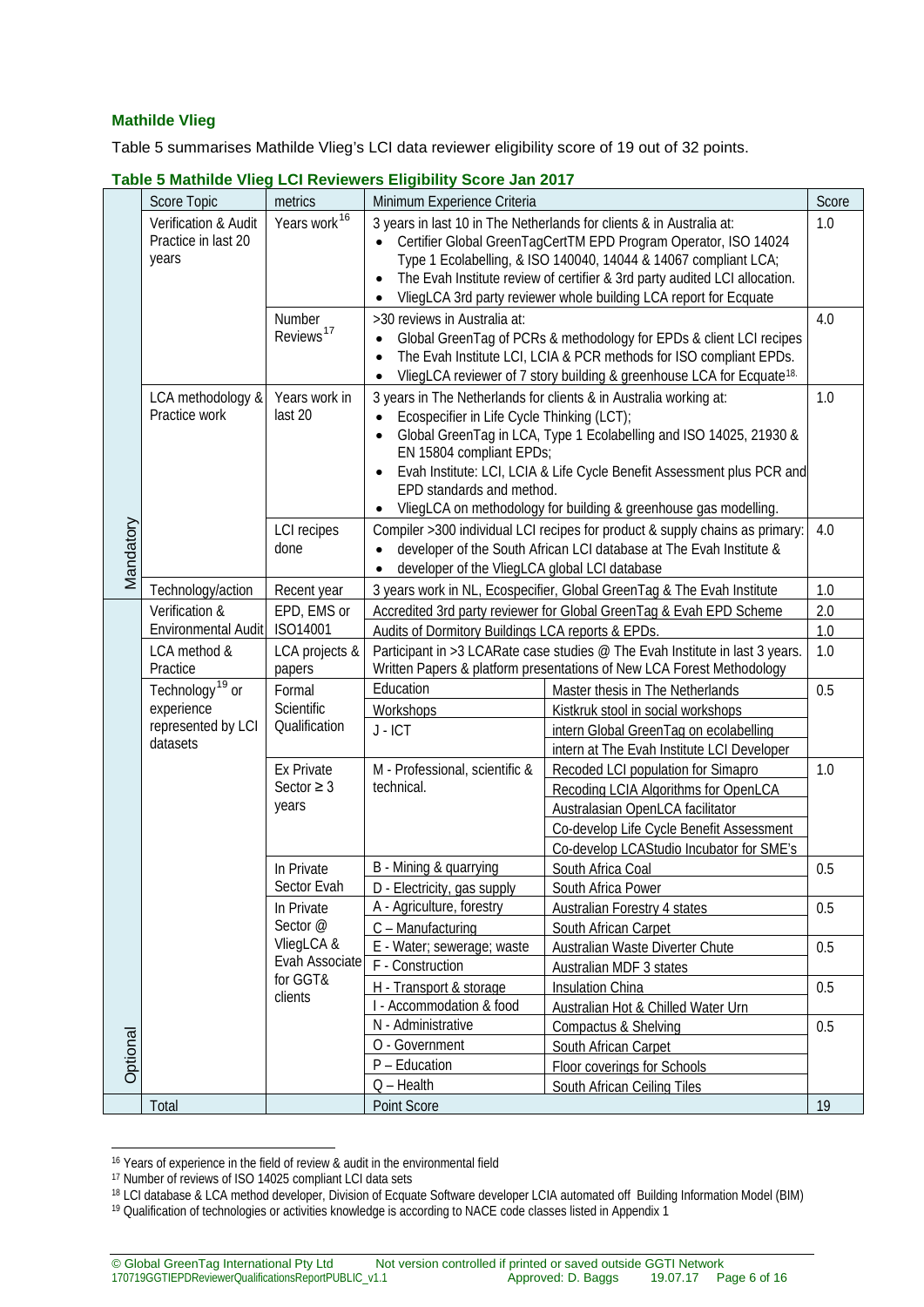#### **Murray Jones**

Table 6 lists Murray Jones LCI data reviewer eligibility score of 20.5 out of a maximum 32 points.

|           |                                                              |                                              | rapic o marray conce corrictioners chgibinty occid zo in                                                                                        |                                                                                                                                                                                                                                                                                                               |       |  |
|-----------|--------------------------------------------------------------|----------------------------------------------|-------------------------------------------------------------------------------------------------------------------------------------------------|---------------------------------------------------------------------------------------------------------------------------------------------------------------------------------------------------------------------------------------------------------------------------------------------------------------|-------|--|
|           | Score Topic                                                  | metrics                                      | Minimum Experience Criteria                                                                                                                     |                                                                                                                                                                                                                                                                                                               | Score |  |
|           | Verification & Audit                                         | Years work <sup>20</sup>                     | >9<14 years in BIM LCA software audit at CRC CI <sup>21</sup> , CSIRO <sup>22</sup> & Ecquate <sup>23</sup>                                     |                                                                                                                                                                                                                                                                                                               |       |  |
|           | Practice in last 20<br>years                                 |                                              |                                                                                                                                                 | >1 year PCR Moderator for Global GreenTag EPD Program Operator, ISO<br>14024 Type 1 Ecolabelling, & ISO 140040, 14044 & 14067 compliant LCA                                                                                                                                                                   |       |  |
|           |                                                              | Number<br>Reviews <sup>24</sup>              |                                                                                                                                                 | >6<15 reviews of LCA software documented for CRC CI & Ecquate; of LCA<br>BAU product for The Evah Institute, as PCR Moderator for Global GreenTag<br>Program Operator ISO 14025, 21930 & EN 15804 compliant EPDs                                                                                              |       |  |
|           | LCA methodology &<br>Practice work                           | Years work in<br>last 20 <sup>25</sup>       | 9 to 14 years LCA software development at CRC CI & CSIRO; LCA practice at<br>Ecquate & Evah on LCA Buildings & Business as Usual (BAU) products |                                                                                                                                                                                                                                                                                                               |       |  |
| Mandatory |                                                              | LCI recipes<br>$done^{26}$                   |                                                                                                                                                 | 50-80 building product LCI modelled at Ecquate with Evah for whole building<br>LCA in Greenhouse Emission Reports Compiled > 30 LCA reports on BAU<br>products including scoping, supply chain mapping for all key LCI recipes. All<br>are recorded in LCI databases the system operator has evidence of them |       |  |
|           | Technology or<br>activity                                    | Recent year <sup>27</sup>                    | database development                                                                                                                            | >6<10 years participant in LCI >30 BAU product in Global GreenTag LCI                                                                                                                                                                                                                                         | 2.0   |  |
|           | Verification &                                               | EPD, EMS or                                  | Chaired >1 LCA BIM environmental app study review panel for CRC CI                                                                              |                                                                                                                                                                                                                                                                                                               |       |  |
|           | ISO14001<br><b>Environmental Audit</b><br>Practice<br>Scheme |                                              | Audits Evah LCA reports & EPDs. Audits of LCIA algorithm in software<br>development. Audit of BIM LCA software malfunctions & user issues       |                                                                                                                                                                                                                                                                                                               | 1.0   |  |
|           | LCA method &                                                 | LCA projects &<br>papers in last<br>10 years | >5 <8 Years Experience in LCI database & LCIA Software development                                                                              |                                                                                                                                                                                                                                                                                                               | 2.0   |  |
|           | Practice                                                     |                                              | Participant in >3 LCADesign research projects & issues & Project on whole<br>building greenhouse gas emissions & product LCA case studies       |                                                                                                                                                                                                                                                                                                               |       |  |
|           | Technology <sup>28</sup> or                                  | Ex Public<br>Sector $\geq$ 3<br>year         | <b>ALCAS</b> member                                                                                                                             |                                                                                                                                                                                                                                                                                                               |       |  |
|           | experience<br>represented by LCI<br>datasets                 |                                              | J - Information &<br>communication                                                                                                              | CRC CI Project Leader for CSIRO LCA software<br>development                                                                                                                                                                                                                                                   |       |  |
|           |                                                              |                                              |                                                                                                                                                 | Taught > 100 LCADesign 1 & 2 Day courses at<br>UNSW, UOW and user sites                                                                                                                                                                                                                                       |       |  |
|           |                                                              | In Private                                   | A - Agriculture, forestry                                                                                                                       | <b>Timber Fitout</b>                                                                                                                                                                                                                                                                                          | 0.5   |  |
|           |                                                              | Sector for                                   | B - Mining & quarrying                                                                                                                          | For National Steel Supply                                                                                                                                                                                                                                                                                     |       |  |
|           |                                                              | Global<br>GreenTag Pty                       | C - Manufacturing                                                                                                                               | <b>BAU Products</b>                                                                                                                                                                                                                                                                                           | 0.5   |  |
|           |                                                              | ht                                           | D - Electricity, gas supply                                                                                                                     | Victorian Power                                                                                                                                                                                                                                                                                               |       |  |
|           |                                                              | In Private                                   | B - Mining & quarrying                                                                                                                          | National Concrete Market                                                                                                                                                                                                                                                                                      | 0.5   |  |
|           |                                                              | Sector for                                   | E - Water & waste                                                                                                                               | National Building Sector                                                                                                                                                                                                                                                                                      |       |  |
|           |                                                              | Evah Institute<br>Div of Ecquate             | F - Construction                                                                                                                                | Global Aluminium                                                                                                                                                                                                                                                                                              |       |  |
|           |                                                              | Pty Ltd                                      | H: Transport & storage                                                                                                                          | National Supply Chain                                                                                                                                                                                                                                                                                         | 0.5   |  |
|           |                                                              |                                              | I - Accommodation                                                                                                                               | <b>Building Products</b>                                                                                                                                                                                                                                                                                      |       |  |
| Optional  |                                                              | In Private                                   | $P - Education$                                                                                                                                 | <b>School Dormitory Buildings</b>                                                                                                                                                                                                                                                                             | 0.5   |  |
|           |                                                              | Sector @<br>Ecquate Pty Ltd                  | O - Government                                                                                                                                  | <b>TAFE &amp; University Buildings</b>                                                                                                                                                                                                                                                                        |       |  |
|           |                                                              |                                              | $Q - Health$                                                                                                                                    | <b>Hospital Buildings</b>                                                                                                                                                                                                                                                                                     |       |  |
|           | Total                                                        |                                              | Point Score                                                                                                                                     |                                                                                                                                                                                                                                                                                                               | 20.5  |  |

|  | Table 6 Murray Jones LCI Reviewers Eligibility Score 2017 |  |  |  |
|--|-----------------------------------------------------------|--|--|--|
|--|-----------------------------------------------------------|--|--|--|

<span id="page-7-0"></span><sup>-</sup><sup>20</sup> Years of experience in the field of review & audit in the environmental field

<span id="page-7-1"></span><sup>21</sup> Australian National Cooperative Research Centre for Construction Innovation

<span id="page-7-2"></span><sup>22</sup> Australian Commonwealth Science & Industrial Research Organisation

<span id="page-7-4"></span><span id="page-7-3"></span><sup>&</sup>lt;sup>23</sup> Ecquate Pty Ltd is LCA Software Licensee & developer of LCIA automated off Building Information Modelling (BIM) & LCI databases

<sup>&</sup>lt;sup>24</sup> Number of reviews as a reviewer, or ISO 14025 compliant verifications of EPDs, or LCI data sets

<sup>&</sup>lt;sup>25</sup> Years of experience in LCA work, starting from University Masters or Bachelor degree if Master thesis on LCA.

<span id="page-7-7"></span><span id="page-7-6"></span><span id="page-7-5"></span><sup>&</sup>lt;sup>26</sup> Participant in LCI dataset development documented in private database. 10 sets = 1 "experience". The system operator has evidence.<br><sup>27</sup> Years of professional experience in the private sector, technology or system of

<span id="page-7-8"></span><sup>&</sup>lt;sup>28</sup> Qualification of technologies or activities knowledge is according to NACE code classes listed in Appendix 1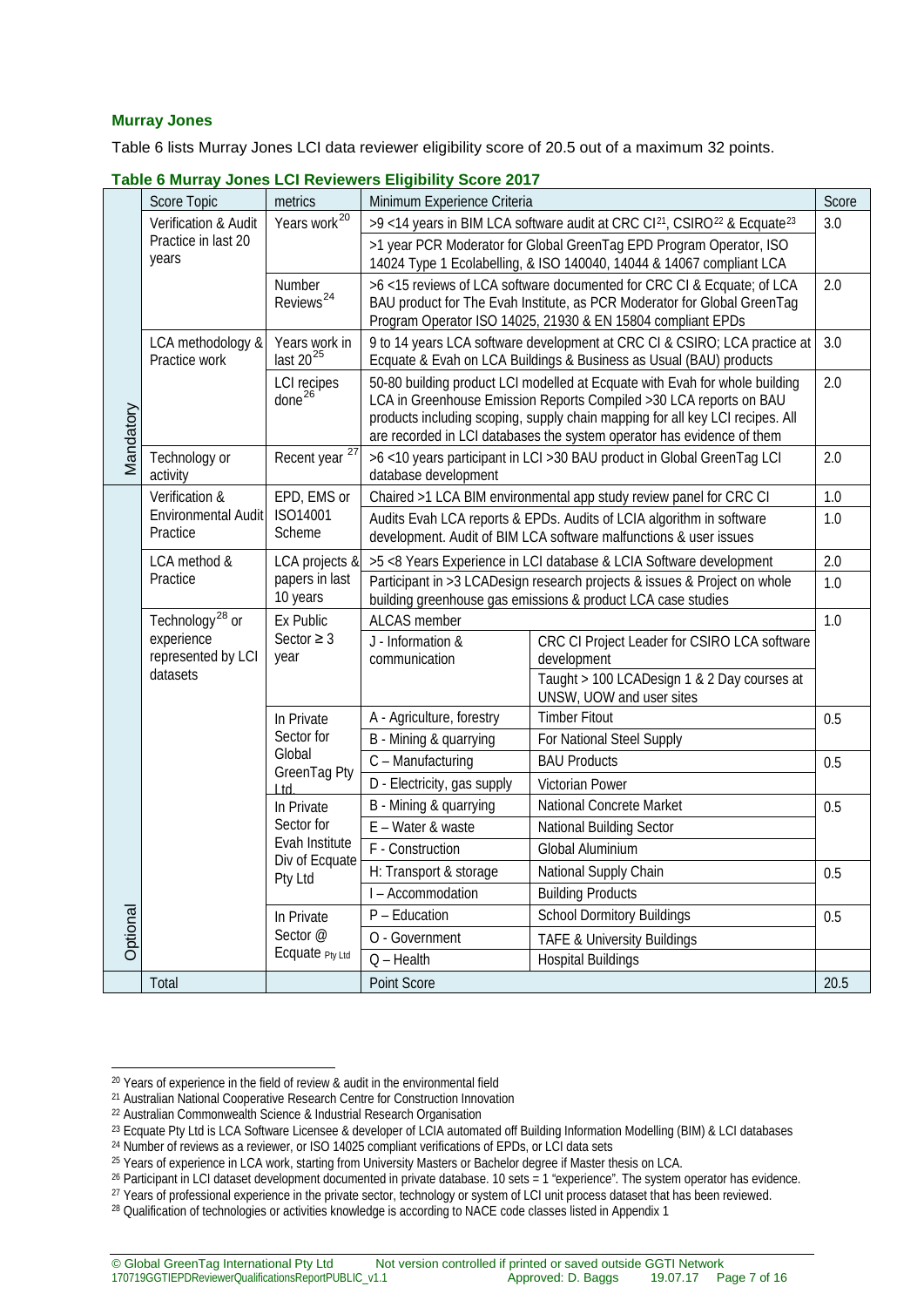#### **Dr Judy Luo**

Table 7 summarises Dr Judy Luo's LCI data reviewer eligibility score of 21 out of 32 points.

|           | Score Topic                                          | metrics                                      | Score<br>Minimum Experience Criteria                              |                                                                                                                                                                                                      |     |  |
|-----------|------------------------------------------------------|----------------------------------------------|-------------------------------------------------------------------|------------------------------------------------------------------------------------------------------------------------------------------------------------------------------------------------------|-----|--|
|           | Verification & Audit<br>Practice in last 20<br>years | Years work <sup>29</sup>                     | compliant LCA.                                                    | 5-8 years in Australia at ecospecifier & Certifier Global GreenTagCertTM (GGT)<br>EPD Program Operator, ISO14024 Type 1 Ecolabel & ISO 140/40/44/67                                                  | 1.0 |  |
|           |                                                      | No. Reviews <sup>30</sup>                    | 16 - 30 reviews at GGT of PCRs & EPD method & client LCI recipes. |                                                                                                                                                                                                      | 3.0 |  |
|           | LCA methodology &<br>Practice work                   | Years work in<br>last 10 years <sup>31</sup> |                                                                   | 2.0<br>5-8 years in Australia for clients working at ecospecifier in Life Cycle Thinking<br>(LCT) and Global GreenTag in LCA, Type 1 Ecolabelling and ISO 14025,<br>21930 & EN 15804 compliant EPDs. |     |  |
| Mandatory |                                                      | <b>LCI</b> recipes<br>done $32$ <sup>1</sup> |                                                                   | Scoping & compiler >200 individual LCI recipes for product & supply chains<br>as client contact, auditor for Global and National LCI database for GGT                                                | 4.0 |  |
|           | Technology/action                                    | Year s work 33                               |                                                                   | 6-10 years work to date in ecospecifier and Global GreenTag                                                                                                                                          | 2.0 |  |
|           | Verification &                                       | EPD, EMS                                     |                                                                   | Accredited 3rd party reviewer for Global GreenTag EPD Scheme                                                                                                                                         | 2.0 |  |
|           | Environmental Audit<br>Practice                      | ISO14001<br>Scheme                           | Attended courses on environmental audits >40 hrs                  |                                                                                                                                                                                                      | 1.0 |  |
|           | LCA method &<br>Practice                             | LCA projects &<br>papers                     |                                                                   | Participant in >3 LCARate case studies @ GGT & The Evah Institute in last 3<br>years. Written platform presentations on LCA Practice & fibre systems                                                 | 1.0 |  |
|           | Technology <sup>34</sup> or                          | Formal<br>Scientific<br>Qualification        | Education                                                         | At least one PhD obtained                                                                                                                                                                            | 1.0 |  |
|           | experience<br>represented by LCI<br>datasets         |                                              |                                                                   | ≥1 Master thesis completed                                                                                                                                                                           | 0.5 |  |
|           |                                                      |                                              | Internships                                                       | Ecospecifier on eco-assessment                                                                                                                                                                       |     |  |
|           |                                                      |                                              |                                                                   | Global GreenTag on ecolabelling                                                                                                                                                                      |     |  |
|           |                                                      | <b>Ex Private</b>                            | M - Professional & technical                                      | Project Management in Building Energy                                                                                                                                                                | 1.0 |  |
|           |                                                      | Sector $\geq$ 3 year                         | T - Households for own use                                        | <b>Apiary Products</b>                                                                                                                                                                               |     |  |
|           |                                                      |                                              | R - Arts & entertainment                                          | Personal Care Skin Care                                                                                                                                                                              |     |  |
|           |                                                      |                                              | S - Other services                                                | Landscape Architecture Academic projects                                                                                                                                                             |     |  |
|           |                                                      | In Private                                   | A - Agriculture &forestry                                         | Sources for timber lockers & benches                                                                                                                                                                 | 0.5 |  |
|           |                                                      | Sector Australia                             | B - Mining & quarrying                                            | Minerals & Aggregates in Fitout Product                                                                                                                                                              |     |  |
|           |                                                      | & International<br>@ Family                  | C - Manufacturing                                                 | <b>Fitout &amp; Personal Care Products</b>                                                                                                                                                           | 0.5 |  |
|           |                                                      | Business & @                                 | D - Electricity, gas, supply                                      | Chinese & Australian States                                                                                                                                                                          |     |  |
|           |                                                      | Global                                       | F - Construction                                                  | Home Design & Construction                                                                                                                                                                           | 0.5 |  |
|           |                                                      | GreenTag Pty                                 | H - Transport & storage                                           | Flooring, Shelving, Cupboards, Compactus                                                                                                                                                             |     |  |
|           |                                                      | Ltd                                          | I - Accommodation & food                                          | Steel Lockers, Polymer Grease Traps                                                                                                                                                                  | 0.5 |  |
|           |                                                      |                                              | J - Information & ICT                                             | Database & Software competencies                                                                                                                                                                     |     |  |
| Optional  |                                                      |                                              | $P - Education$                                                   | School fitout Floor coverings                                                                                                                                                                        | 0.5 |  |
|           |                                                      |                                              | Q - Human health & social                                         | Hospital & clean room fitout products                                                                                                                                                                |     |  |
|           | Total                                                |                                              | Point Score                                                       |                                                                                                                                                                                                      | 21  |  |

| Table 7 Dr Judy Luo LCI Reviewers Eligibility Score Jan 2017 |  |
|--------------------------------------------------------------|--|
|--------------------------------------------------------------|--|

-

<span id="page-8-1"></span><span id="page-8-0"></span><sup>&</sup>lt;sup>29</sup> Years of experience in the field of review & audit in the environmental field

<sup>30</sup> Number of reviews of ISO 14025 compliant LCI data sets

<sup>31</sup> Years of experience in LCA work, starting from University Masters or Bachelor degree if Master thesis on LCA

<span id="page-8-4"></span><span id="page-8-3"></span><span id="page-8-2"></span><sup>32</sup> Participant in LCI dataset development/modelling in LCI database as verified or documented. 10 data sets = 1 "experience

<sup>33</sup> Years of professional production, R&D or environmental work in private sector, technology or system of LCI under review

<span id="page-8-5"></span><sup>34</sup> Qualification of technologies or activities knowledge is according to NACE code classes listed in Appendix 1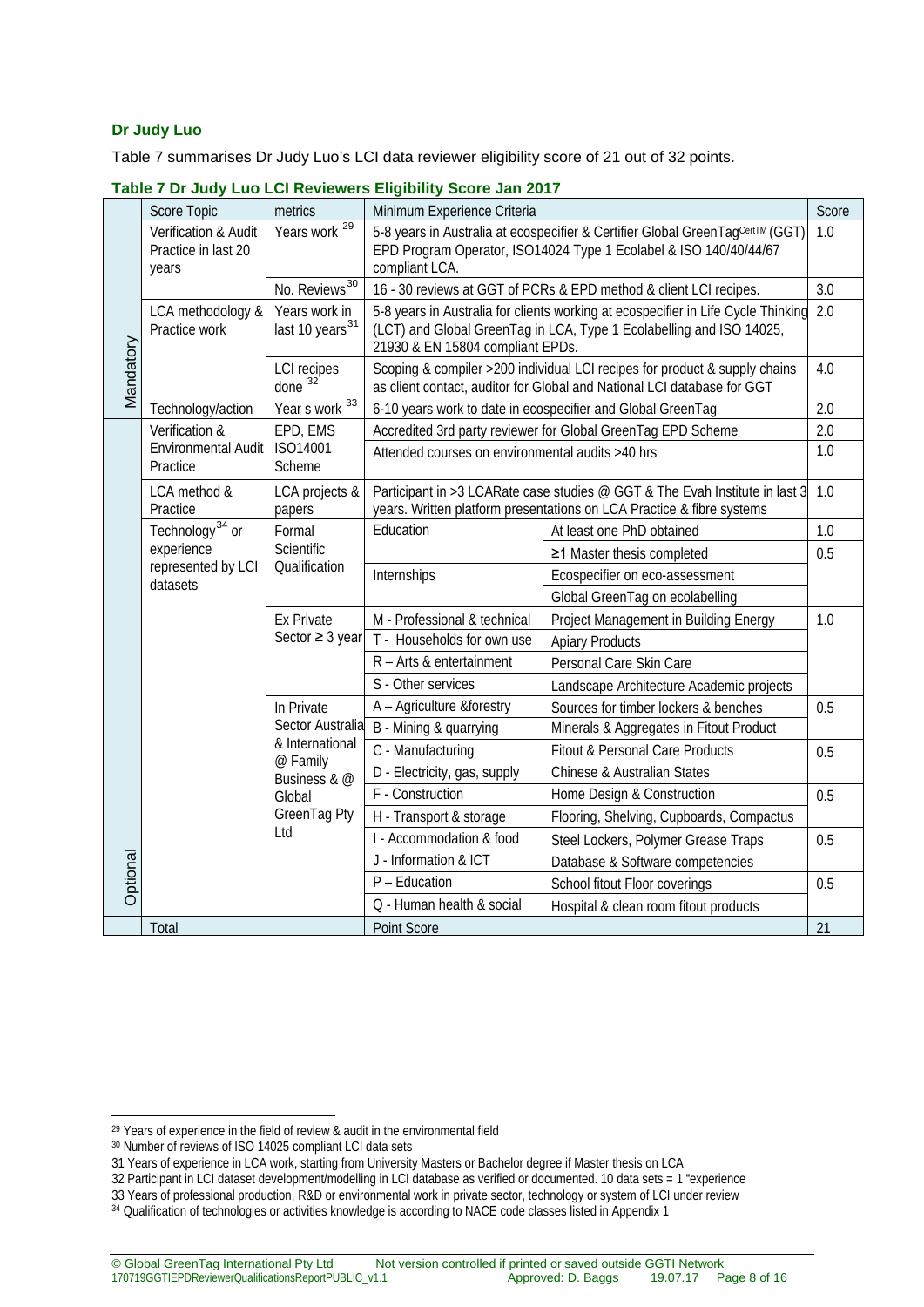#### **Nana Bortsie-Aryee**

Table 8 summarises Nana Bortsie-Aryee's LCI data reviewer eligibility score of 23.5 out of 32 points.

|           | Score Topic                                                                 | metrics                                      | Minimum Experience Criteria                                                                                                                  |                                                                                                                                  |            |
|-----------|-----------------------------------------------------------------------------|----------------------------------------------|----------------------------------------------------------------------------------------------------------------------------------------------|----------------------------------------------------------------------------------------------------------------------------------|------------|
|           | Verification & Audit<br>Practice in last 20                                 | Years work in<br>last 10 years <sup>35</sup> | $>9$ <14 years in                                                                                                                            | . New Zealand Abacus Bio Ltd, Water footprint of livestock farms                                                                 | 3.0        |
|           | years                                                                       |                                              |                                                                                                                                              | • Germany Kocks Consult water & environment in Africa, EU & Asia                                                                 |            |
|           |                                                                             |                                              |                                                                                                                                              | • Germany Institute: Applied Material Flow Management Projects Africa                                                            |            |
|           |                                                                             |                                              |                                                                                                                                              | · Ghana U of Ghana, Agricultural Professorial Research Assistant                                                                 |            |
|           |                                                                             |                                              |                                                                                                                                              | • Australia for Certifier GGT EPD Program Operator, ISO 14024 Type 1<br>Ecolabelling, & ISO 140040, 14044 & 14067 compliant LCA. |            |
|           |                                                                             | No. Reviews <sup>36</sup>                    | 16-30 reviews at GGT of client LCI recipes.                                                                                                  |                                                                                                                                  | 3.0        |
|           | LCA methodology &                                                           | Years work <sup>37</sup>                     |                                                                                                                                              | >9<14 years in USA, Europe, Africa & Australasia as above in LCA.                                                                | 3.0        |
| Mandatory | Practice work                                                               | LCI recipes<br>done 38                       |                                                                                                                                              | Scoping & compiler >50 <80 individual LCI recipes for product & supply                                                           | 1.0        |
|           |                                                                             |                                              | chains as client contact for Global and National LCI database for GGT                                                                        |                                                                                                                                  |            |
|           | Technology/action                                                           | Year s work 39                               |                                                                                                                                              | >9<14 years work to date in US and Australia, Global GreenTag                                                                    | 3.0        |
|           | Verification &                                                              | EPD, EMS                                     |                                                                                                                                              | Accredited 3rd party reviewer for Global GreenTag EPD Scheme                                                                     | 2.0        |
|           | Environmental Audit<br>Practice                                             | ISO14001<br>Scheme                           | Attended courses on environmental audits >40 hrs                                                                                             |                                                                                                                                  | 1.0        |
|           | LCA method &                                                                | LCA projects &<br>papers                     | Participant in >3 LCARate case studies @ GGT in last year.                                                                                   |                                                                                                                                  | 1.0        |
|           | Practice                                                                    |                                              | > 5 articles in peer-review journals or Book Chapters. Written posters &<br>presentations on LCA Practice & Forestry, Fuel & Biomass systems |                                                                                                                                  |            |
|           | Technology <sup>40</sup> or<br>experience<br>represented by LCI<br>datasets | Formal<br><b>Scientific</b><br>Qualification | Education                                                                                                                                    | U of Otago, New Zealand PhD 2013/6                                                                                               | 1.0        |
|           |                                                                             |                                              |                                                                                                                                              | U Trier, Germany & RAP U, Japan M. Eng. &<br>M. Sc. Advanced Diploma in Complexity &<br>Sustainability (2012) U Potsdam, Germany | 0.5        |
|           |                                                                             |                                              |                                                                                                                                              | ICETT, Japan Cert Regional Material Flow                                                                                         |            |
|           |                                                                             | <b>Ex Private</b>                            | M - Professional, scientific &                                                                                                               | U Ghana, BSc in Agriculture 2004/7,                                                                                              | 1.0        |
|           |                                                                             | Sector $\geq 3$ year                         | technical.                                                                                                                                   | USA U of Maine, forest-based economy                                                                                             |            |
|           |                                                                             |                                              |                                                                                                                                              | Applied Material Flow Management Africa                                                                                          |            |
|           |                                                                             |                                              |                                                                                                                                              | New Zealand Govt Award, Robert Bosch                                                                                             |            |
|           |                                                                             |                                              |                                                                                                                                              | Stiftung Fellowship, NE States Research                                                                                          |            |
|           |                                                                             |                                              |                                                                                                                                              | Award; SETAC & IS for Industrial Ecology                                                                                         |            |
|           |                                                                             | In Private<br>Sector Australia               | A - Agriculture & forestry<br>C - Manufacturing                                                                                              | NZ livestock; USA forest; Ghana Agriculture                                                                                      | 0.5        |
|           |                                                                             | & International                              | E - Water; sewerage; waste                                                                                                                   | USA biofuel supply chain                                                                                                         | 0.5        |
|           |                                                                             | @ Global                                     | N - Administrative                                                                                                                           | On farm New Zealand, Africa, Europe & Asia                                                                                       | 0.5        |
| Optional  |                                                                             | GreenTag Pty                                 | O - Public administration                                                                                                                    | Managed Projects in Africa, Europe & Asia<br>Material Flow Management projects in Africa                                         | 0.5<br>0.5 |
|           |                                                                             | Ltd                                          | Q - Human health & social                                                                                                                    | Water in Kosovo & Afghanistan conflict areas                                                                                     | 0.5        |
|           | Total                                                                       |                                              | Point Score                                                                                                                                  |                                                                                                                                  | 23.5       |

**Table 8 Nana Bortsie-Aryee LCI Reviewers Eligibility Score Jan 2017**

-

- 37 Years experience in last 20 of LCA work, starting from University Masters or Bachelor degree if Master thesis on LCA
- <span id="page-9-3"></span><span id="page-9-2"></span>38 Participant in LCI dataset development/modelling in LCI database as verified or documented. 10 data sets = 1 "experience
- 39 Years of professional production, R&D or environmental work in private sector, technology or system of LCI under review

<span id="page-9-1"></span><span id="page-9-0"></span><sup>&</sup>lt;sup>35</sup> Years of experience in the field of review & audit in the environmental field

<sup>36</sup> Number of reviews of ISO 14025 compliant LCI data sets

<span id="page-9-5"></span><span id="page-9-4"></span><sup>40</sup> Qualification of technologies or activities knowledge is according to NACE code classes listed in Appendix 1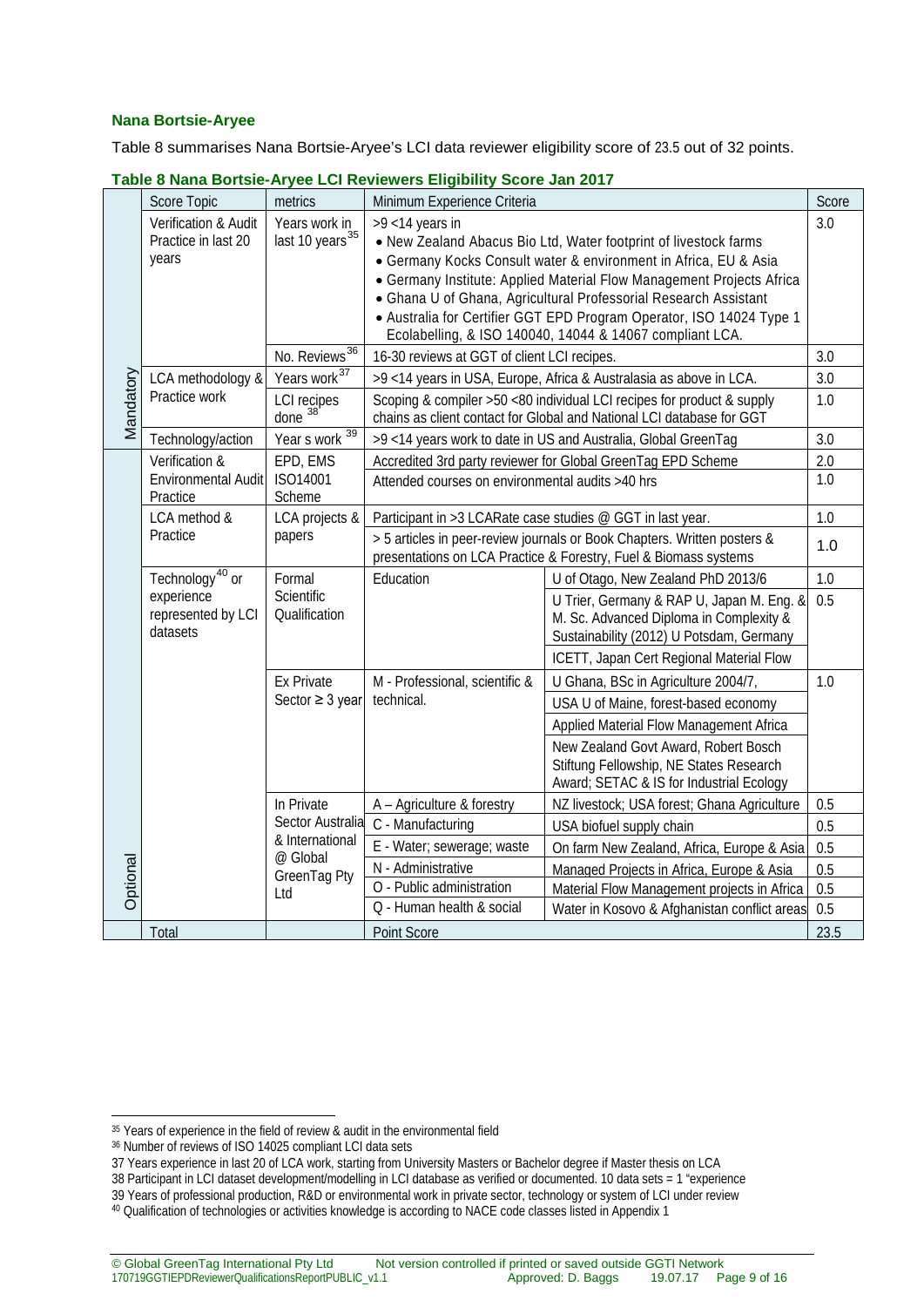#### **David Baggs**

-

Table 9 lists David Baggs' LCI data reviewer eligibility score of 29 out of a possible 32 points.

|           | o bayıa bağğu Lui nuviuwuru Liigibility Oboru Lui II                           |                                                                              |                                                                                                                                                                                                                         |                                                                                           |                |
|-----------|--------------------------------------------------------------------------------|------------------------------------------------------------------------------|-------------------------------------------------------------------------------------------------------------------------------------------------------------------------------------------------------------------------|-------------------------------------------------------------------------------------------|----------------|
|           | Score Topic<br>metrics                                                         |                                                                              | Minimum Experience Criteria                                                                                                                                                                                             |                                                                                           | Score          |
|           | Verification &                                                                 | Years work                                                                   | >9<14 years Audits at Ecospecifier & Global GreenTag (GGT) developed GGT:                                                                                                                                               |                                                                                           | 3              |
|           | <b>Audit Practice</b><br>in last 20                                            |                                                                              | Product component verification & Supply Chain Audit Program &                                                                                                                                                           |                                                                                           |                |
|           | years                                                                          |                                                                              | Product verification & Supply Chain Audit standard operating procedures.                                                                                                                                                |                                                                                           |                |
|           |                                                                                | Number                                                                       | >30 Reviews of LCARate, Streamlined LCA & EPDs. Developed GGT:                                                                                                                                                          |                                                                                           | 4              |
|           |                                                                                | <b>Reviews</b>                                                               | Externally verified compliant ISO 170665 Conformance Assessment Body &                                                                                                                                                  |                                                                                           |                |
|           |                                                                                |                                                                              |                                                                                                                                                                                                                         | GGT ISO 9001 certified Quality Management System LCA R&D Program.                         |                |
|           | <b>LCA</b><br>Years work in<br>methodology &<br>last 10 years<br>Practice work |                                                                              | >9 years e.g as principal or co developer of GGT LCARate; ISO 14024 Type 1<br>Ecolabelling program standards; ISO 140040, 14044 & 14067 compliant LCA<br>program standards & EPD Program Operator General Program Rules |                                                                                           | 3              |
|           |                                                                                | <b>LCI</b> recipes<br>done                                                   | Commissioned, reviewed & or signed >300 product LCARate reports on BAU &<br>$\overline{4}$<br>Best Available Technology building, fitout, personal care & cleaning products                                             |                                                                                           |                |
| Mandatory | Technology or                                                                  | Recent years                                                                 | >20 years across building industry LCI datasets <sup>41,</sup> including participation in:                                                                                                                              |                                                                                           | 4              |
|           | activity                                                                       |                                                                              | LCI >300 product LCA Global, Australia, Sth Africa & Malaysia, plus                                                                                                                                                     |                                                                                           |                |
|           |                                                                                |                                                                              | Developing model ISO 14025, 21930 & EN 15804 compliant PCR &EPD.                                                                                                                                                        |                                                                                           |                |
|           | Verification &                                                                 | EPD,                                                                         | Accredited 3rd party GGT EPD Scheme reviewer. Australasian EPD Program                                                                                                                                                  |                                                                                           | $\overline{2}$ |
|           | Environmental                                                                  | ISO14001 or                                                                  | Inaugural Chair. Assisted review & adoption of International EPD Program Rules.                                                                                                                                         |                                                                                           |                |
|           | <b>Audit Practice</b>                                                          | <b>EMS Scheme</b>                                                            | Attended courses on environmental audits >40 hrs                                                                                                                                                                        |                                                                                           | 1              |
|           |                                                                                |                                                                              | Chair of >1 LCA study review panel or environmental app                                                                                                                                                                 |                                                                                           | 1              |
|           |                                                                                |                                                                              |                                                                                                                                                                                                                         |                                                                                           | 1              |
|           | LCA method &                                                                   | <b>LCA</b> projects                                                          | Audit course Trainer. Exemplar Global Qualified Lead Auditor<br>>12 articles in peer-review journals; 9 Chapters on LCA/EPD/ Life Cycle Thinking                                                                        |                                                                                           | 1              |
|           | Practice                                                                       | & papers in                                                                  | (LCT) in Books, >85 Articles, 32 LCT Education Course Modules                                                                                                                                                           |                                                                                           |                |
|           |                                                                                | past 9 years                                                                 | Participant in >3 research projects on issues or case studies including:                                                                                                                                                |                                                                                           | 1              |
|           |                                                                                |                                                                              | Government Advisory Reports on water, energy & greenhouse emissions,                                                                                                                                                    |                                                                                           |                |
|           |                                                                                |                                                                              | Architectural Project reports on water, energy & greenhouse emissions &                                                                                                                                                 |                                                                                           |                |
|           |                                                                                |                                                                              | Estidama Pearl Rating Scheme Whole Building LCA Rating Project.                                                                                                                                                         |                                                                                           |                |
|           | Technology <sup>42</sup>                                                       | Qualificat-ion                                                               | Formal Scientific Qualification: ≥1 Master thesis equivalent completed in                                                                                                                                               |                                                                                           | 0.5            |
|           | or experience                                                                  |                                                                              | Architectural & Building Science. Internationally Recognised Expertise                                                                                                                                                  |                                                                                           |                |
|           | represented by<br><b>LCI</b> datasets                                          | <b>Ex Private</b><br>Sector                                                  | M: Professional, scientific<br>& technical                                                                                                                                                                              | ≥ 3 years e.g as President Australian LCA Society<br>2013-2014 & Vice President 2011-2013 | 1              |
|           |                                                                                | In Private                                                                   | F: Construction                                                                                                                                                                                                         | National & International Buildings                                                        | 0.5            |
|           |                                                                                | Sector                                                                       | O: Government & defence                                                                                                                                                                                                 | National & State Buildings                                                                |                |
|           |                                                                                | Practice                                                                     | R: Art & recreation                                                                                                                                                                                                     | 2000 Olympics Sports Venues & Buildings                                                   |                |
|           |                                                                                | In Private<br>Sector<br>Australia &<br>International<br>@ Global<br>Greentag | A: Agriculture, forestry                                                                                                                                                                                                | Global forest product board & paper. Farm biomass                                         | 0.5            |
|           |                                                                                |                                                                              | B: Mines/quarries                                                                                                                                                                                                       | Global minerals & aggregates for building                                                 |                |
|           |                                                                                |                                                                              | C: Manufacturing                                                                                                                                                                                                        | Fitout Product for S Africa & Australasia                                                 |                |
|           |                                                                                |                                                                              | D: Power, gas supply                                                                                                                                                                                                    | Global, National & State power & fuel supply                                              | 0.5            |
|           |                                                                                |                                                                              | E: Water; sewer; waste                                                                                                                                                                                                  | Australian & S Africa water & waste systems                                               |                |
|           |                                                                                |                                                                              | F: Construction                                                                                                                                                                                                         | <b>Bushfire Shelter &amp; Earth Covered Homes</b>                                         |                |
|           |                                                                                |                                                                              | G - Repair motor vehicles                                                                                                                                                                                               | Hybrid car repair & vintage car restoration                                               | 0.5            |
| Optional  |                                                                                |                                                                              | H: Transport & storage                                                                                                                                                                                                  | Insulation freight & packing in China & Australia                                         |                |
|           |                                                                                |                                                                              | I: Accommodation & food                                                                                                                                                                                                 | Fitout, cleaning, greasetrap & garbage diversion                                          |                |
|           |                                                                                |                                                                              | J: ICT                                                                                                                                                                                                                  | Global database development for LCA Software                                              | 0.5            |
|           |                                                                                |                                                                              | M: Professional, Scientific                                                                                                                                                                                             | New method development for Carbon sinks                                                   |                |
|           |                                                                                |                                                                              | P: Education                                                                                                                                                                                                            | School, TAFE & University Fitout                                                          |                |
|           |                                                                                |                                                                              | Q: Human health                                                                                                                                                                                                         | Personal Care, Disinfection & Hospital Products                                           |                |
|           | Total                                                                          |                                                                              | Point Score                                                                                                                                                                                                             |                                                                                           | 29             |

#### **Table 9 David Baggs LCI Reviewers Eligibility Score 2017**

<span id="page-10-1"></span><span id="page-10-0"></span><sup>41</sup> Participant in LCI dataset development/modelling documented in private database (1 experience = 10 recipes). Each line = >10 recipes 42 Qualification of technologies or activities knowledge is according to NACE code classes.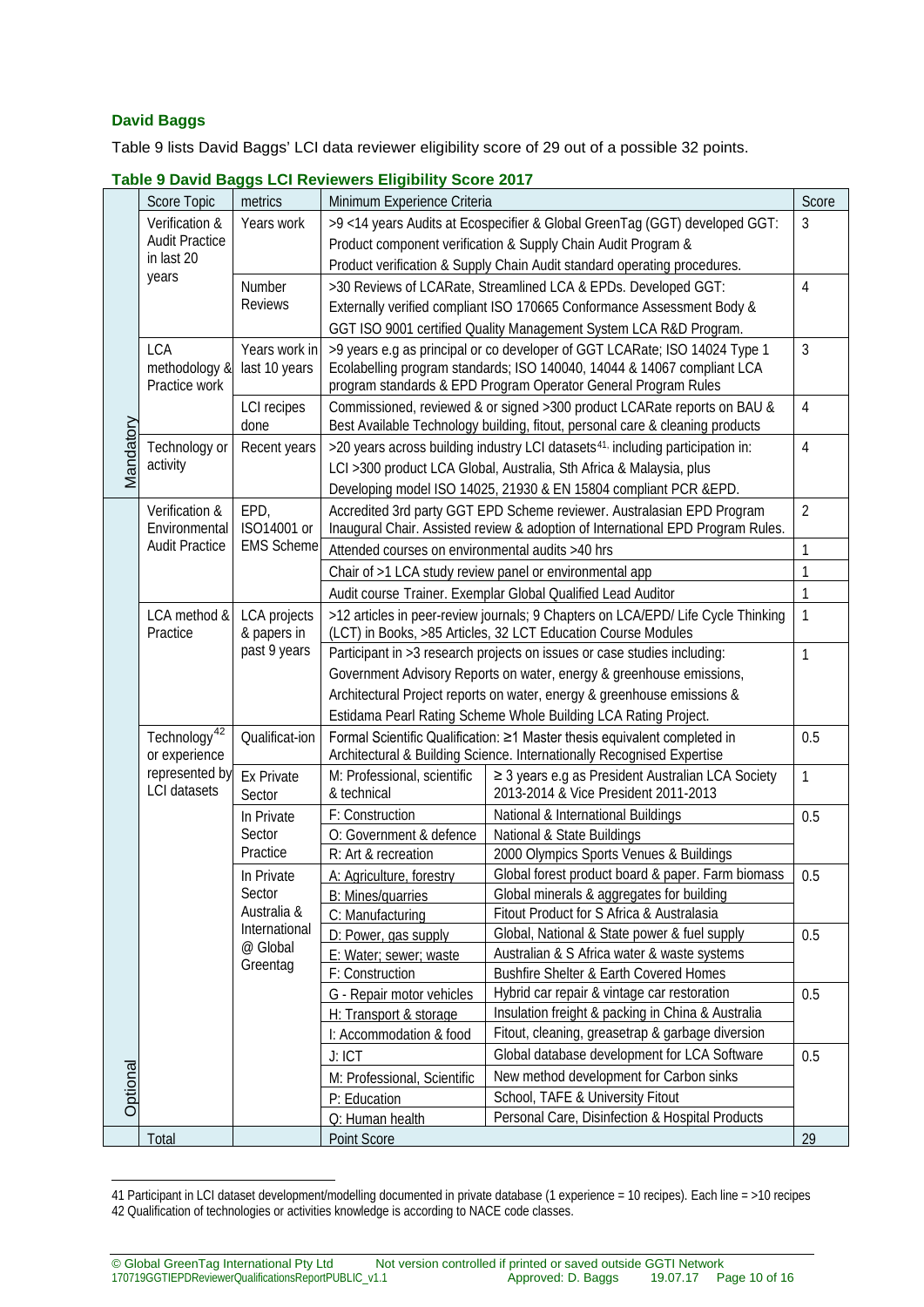#### **Shloka Ashar**

Table 10 lists Shloka's LCI data reviewer eligibility score of 30 out of a possible 32 points.

|           |                                                            |                                           | <b>Uniona Abrian LOI NOVIGWORD Engibility OCOIC 2017</b>                                                                                          |                                                                               |     |
|-----------|------------------------------------------------------------|-------------------------------------------|---------------------------------------------------------------------------------------------------------------------------------------------------|-------------------------------------------------------------------------------|-----|
|           | Score Topic                                                | metrics                                   | Minimum Experience Criteria                                                                                                                       |                                                                               |     |
|           | Verification &                                             | Years work <sup>43</sup>                  | >5 <8 years in last 10 as Verifier & Lead Auditor at Global GreenTag (GGT)                                                                        |                                                                               | 2.0 |
|           | Audit Practice in<br>last 20 years                         | Number<br>Reviews <sup>44</sup>           | Product verification Program & standard operating procedures                                                                                      |                                                                               |     |
|           |                                                            |                                           | >30 LCARate, Streamlined LCA & EPD Reviews, Manages team in GGT:                                                                                  |                                                                               | 4.0 |
|           |                                                            |                                           | • Externally verified compliant ISO 170665 Conformance Assessment Body                                                                            |                                                                               | 2.0 |
|           | LCA methodology                                            | Years work in<br>last 10 years            | >9 years e.g manages team using GGT LCARate; ISO 14024 Type 1                                                                                     |                                                                               |     |
|           | & Practice work                                            |                                           | Ecolabelling program standards; ISO 140040, 14044 & 14067 compliant LCA<br>program standards & applies EPD Program Operator General Program Rules |                                                                               |     |
|           |                                                            | LCI recipes done                          | Reviewed & signed >300 product LCARate reports e.g Best Available                                                                                 |                                                                               | 4.0 |
|           |                                                            |                                           |                                                                                                                                                   | Technology (BAT) & ecolabelled building, fitout, personal & cleaning products |     |
| Mandatory | Technology or                                              | Recent years                              | >6<10 years in LCI dataset Global GreenTag ecolabelling e.g participant in:                                                                       |                                                                               | 2.0 |
|           | activity                                                   |                                           | • LCI > 300 product LCA Global, Australia, Sth Africa & Malaysia                                                                                  |                                                                               |     |
|           |                                                            |                                           | • Complies, Assesses & Reviews ISO 14025 compliant PCR &EPDs                                                                                      |                                                                               |     |
|           | Verification &                                             | EPD, ISO14001                             |                                                                                                                                                   | Accredited 3rd party reviewer for GGT EPD Scheme. Applies Program Rules       | 2.0 |
|           | Environmental                                              | or EMS Scheme                             | Attended courses on environmental audits >40 hrs. Environmental                                                                                   |                                                                               | 1.0 |
|           | <b>Audit Practice</b>                                      |                                           | Management Systems Lead Auditor SIA Global RABOSA                                                                                                 |                                                                               |     |
|           |                                                            |                                           | Chair of LCA study review research team of Certified Ecolabellers                                                                                 |                                                                               | 1.0 |
|           |                                                            |                                           | qualified Certified Type 1 ecolabelling program in-house audit trainer                                                                            |                                                                               | 1.0 |
|           | LCA method &                                               | LCA projects &                            | >5 <8 Years Experience in LCARate                                                                                                                 |                                                                               | 2.0 |
|           | Practice                                                   | papers in last 10                         | Reviewed >300 LCI recipe LCARate in Streamlined LCA                                                                                               |                                                                               | 4.0 |
|           |                                                            | years                                     | Participant in >3 research projects on issues or case studies including:                                                                          |                                                                               | 1.0 |
|           |                                                            |                                           | Biomass & Solar Project reports on water, energy & greenhouse emissions                                                                           |                                                                               |     |
|           | Technology or                                              | <b>Formal Scientific</b><br>Qualification | 2 Master thesis completed in Environmental Science; Master of Environmental                                                                       |                                                                               | 0.5 |
|           | experience<br>represented by<br>LCI datasets <sup>45</sup> |                                           | Protection Sardar Patel University India & Master of Environmental Science &                                                                      |                                                                               |     |
|           |                                                            | <b>Ex Private</b>                         | <b>Technology Sardar Patel University</b><br>≥ 3 years: Joint Government Industry Funded Clean energy Projects for                                |                                                                               | 1.0 |
|           |                                                            | Sector India                              | Greenhouse gas under Kyoto Protocol; Social Resilience Projects.                                                                                  |                                                                               |     |
|           |                                                            | In Private Sector                         | A - Agriculture, forestry                                                                                                                         | Australia & global forestry for boards                                        | 0.5 |
|           |                                                            | Australia &                               | B - Mining & quarrying                                                                                                                            | Global minerals for metals                                                    |     |
|           |                                                            | International @                           | C - Manufacturing                                                                                                                                 | Personal Care product & packaging                                             |     |
|           |                                                            | Global GreenTag                           | D - Electricity, gas & air supply                                                                                                                 | <b>Global National &amp; Local Power Grid</b>                                 |     |
|           |                                                            | Pty Ltd                                   | E - Water; sewerage; waste                                                                                                                        | Waster diverter, Grease diverter & traps                                      | 0.5 |
|           |                                                            |                                           | F - Construction                                                                                                                                  | <b>Base Building Products</b>                                                 |     |
|           |                                                            |                                           | H - Transport & storage                                                                                                                           | <b>Insulation Products</b>                                                    |     |
|           |                                                            |                                           | I - Accommodation                                                                                                                                 | Cleaning for assets for all sector types                                      | 0.5 |
|           |                                                            |                                           | J: ICT                                                                                                                                            | Local & Global database development                                           |     |
|           |                                                            |                                           | N - Administrative                                                                                                                                | <b>Quality Control &amp; Office Furniture</b>                                 |     |
|           |                                                            |                                           | O - Government                                                                                                                                    | Fitout all Asset types e.g blinds & carpet                                    |     |
|           |                                                            |                                           | P - Education                                                                                                                                     | Floorcoverings for Schools                                                    | 0.5 |
|           |                                                            |                                           | $Q - Health$                                                                                                                                      | Hospital Fitout, Clean rooms, Disinfection                                    |     |
|           |                                                            |                                           | R - Arts, entertainment                                                                                                                           | Boiling & chilled water urn                                                   |     |
| Optional  |                                                            | In Private Sector                         | D - Electricity, gas & air supply                                                                                                                 | Biomass & solar Greenhouse Gas                                                | 0.5 |
|           |                                                            | Abellon Clean                             | Q - Human health                                                                                                                                  | Pharmaceuticals Greenhouse Gas                                                |     |
|           |                                                            | Energy Ltd India                          |                                                                                                                                                   |                                                                               |     |
|           | Total                                                      |                                           | Point Score                                                                                                                                       |                                                                               | 30  |

#### **Table 10 Shloka Ashar LCI Reviewers Eligibility Score 2017**

<span id="page-11-0"></span><sup>-</sup>43 Years of experience in the field of review & audit in the environmental field

<span id="page-11-1"></span><sup>44</sup> Number of reviews as a reviewer, or ISO 14025 compliant verifications of EPDs, or LCI data sets

<span id="page-11-2"></span><sup>45</sup> Qualification of technologies or activities knowledge is according to NACE code classes. Experience in sub-sector is valid for sector.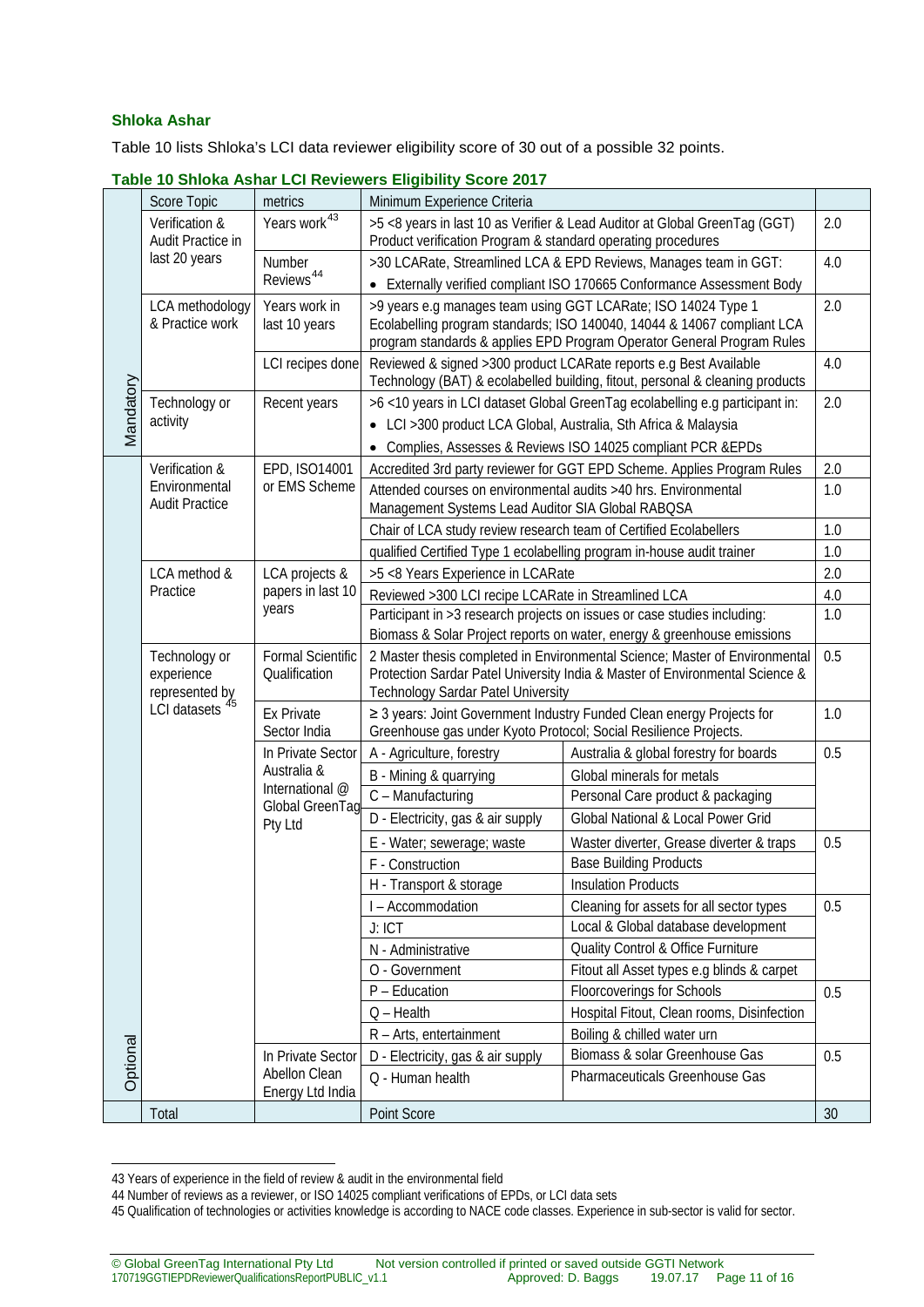#### **Delwyn Jones**

Table 11 summarises Delwyn Jones' LCI data reviewer score of 31 points from a maximum 32 points.

|           |                                                          |                                                                              |                                                                                                                                                                       | Score          |
|-----------|----------------------------------------------------------|------------------------------------------------------------------------------|-----------------------------------------------------------------------------------------------------------------------------------------------------------------------|----------------|
| Mandatory | Score Topic                                              | metrics                                                                      | Experience Criteria in last 20 years                                                                                                                                  |                |
|           | Verification &                                           | Work years                                                                   | Industry, Government & CASE studies > 21 yr environmental review & site audit                                                                                         | 4              |
|           | <b>Audit Practice</b>                                    | <b>Reviews</b>                                                               | >100 LCARate >30 reviews of ISO1400 compliant EPDs & LCAs Public & Private                                                                                            | 4              |
|           | LCA method &                                             | Work years                                                                   | Government Principal Scientist & private specialist in LCA >21 Years since 1994                                                                                       | $\overline{4}$ |
|           | Practice work                                            | <b>LCI</b> recipes                                                           | >8,000 recipes done building LCI database developer 20 years experience                                                                                               | $\sqrt{4}$     |
|           | Technology or                                            | Work years<br>recently                                                       | 40 years Scientific advisor on built environment Property issues including:                                                                                           | $\overline{4}$ |
|           | activity                                                 |                                                                              | 14yrs Principal LCA Consultant @ Olympics & construction industry.                                                                                                    |                |
|           |                                                          |                                                                              | >20 years senior scientist resolving environmental issues: industry & market.                                                                                         |                |
|           | Verification &<br>Environmental<br><b>Audit Practice</b> | EPD,<br>ISO14001 or<br><b>EMS Scheme</b>                                     | >1 year Auditor of EMS & LCA for NSW Govt Supply ISO14001                                                                                                             | 2              |
|           |                                                          |                                                                              | >1 year Auditor for NSW Govt Olympics 2000 Development ISO14001 LCA                                                                                                   |                |
|           |                                                          |                                                                              | >10 years verify EMS, building & procurement QLD Govt Public Works                                                                                                    |                |
|           |                                                          |                                                                              | 1 year verify ecolabelling: Australasian Procurement & Construction Council                                                                                           |                |
|           |                                                          |                                                                              | 6 years 3rd party reviewer for Global GreenTag (GGT) certified EPD & PCR                                                                                              | 1              |
|           |                                                          |                                                                              | 15 years Guest lecturer in environmental audit & LCT courses at 4 Universities                                                                                        | $\mathbf{1}$   |
|           |                                                          |                                                                              | 6yr Chair GGT PCR review panel & 4 yr BHP Research Chair ISO14001 E&OHMS                                                                                              | 1              |
|           |                                                          |                                                                              | 5 years University course lecturer in year 4 built environment & LCT verification                                                                                     |                |
|           | LCA method &                                             | <b>LCA</b> projects                                                          | >5 Articles written for & published in peer-review journals                                                                                                           | 1              |
|           | Practice                                                 | & papers                                                                     | >5 Chapters written & published in peer-review books & National Guideline                                                                                             |                |
|           |                                                          |                                                                              | >3 Government & CSIRO research projects on issues or case studies                                                                                                     | 1              |
|           | Technology <sup>46</sup>                                 | Qualification                                                                | ≥1 Master's thesis equivalent completed at the University of Wollongong                                                                                               | 0.5            |
|           | or experience                                            | <b>Public Service</b>                                                        | >20 year Global Academic, Professional Body & Government LCA practitioner                                                                                             | 1              |
|           | represented by                                           |                                                                              |                                                                                                                                                                       |                |
|           | <b>LCI</b> datasets<br>cradle to fate<br>$(C_2F)$        | In Private<br>Sector @<br>AI&S,<br>Lysaght,<br>BHPI,<br>NSW DPW,<br>Qld DPW, | A: Agriculture, Forestry & Fishing: forestry, ovine, bovine, caprine, cereal, vegetable                                                                               | 0.5            |
|           |                                                          |                                                                              | & fruit supply for timber, paper, polymers, fibre, flooring, roofing & food C2F.                                                                                      |                |
|           |                                                          |                                                                              | B: Mining & Quarrying: bauxite, limestone, iron, sand, clay, coal, chalcopyrite                                                                                       |                |
|           |                                                          |                                                                              | C: Manufacturing: aluminium, iron, zinc, steel, copper, brass, lead, refractories,                                                                                    |                |
|           |                                                          |                                                                              | ceramic, cements, concretes, enamels, solvents, fuel, polymers, alkalis & acids C2F                                                                                   |                |
|           |                                                          |                                                                              | D: Electricity & Gas supply: inductor power supply & control, electromagnetic                                                                                         | 0.5            |
|           |                                                          | CRC CI,                                                                      | levitation, radio frequency design, inventor & author of control guides & algorithms<br>E: Water Supply; Sewerage; Waste Management & Remediation: water & scrap plus |                |
|           |                                                          | CSIRO,                                                                       | Queensland (Qld) government asset "blue water" remediation policy & guidelines                                                                                        |                |
|           |                                                          | Evah <sup>47</sup>                                                           | F: Construction: Industry & Government funded LCI development for Qld, New                                                                                            | 0.5            |
|           |                                                          | & Global<br>GreenTag                                                         | South Wales, Victorian, Dutch, German & Californian building supply chains                                                                                            |                |
|           |                                                          |                                                                              | H: Transport & Storage: food technology, canning & tinplate corrosion & shelf life                                                                                    |                |
|           |                                                          |                                                                              | I: Accommodation: Sustainable Office Accommodation Fitout Policy & Guideline                                                                                          |                |
|           |                                                          |                                                                              | J: Information & Communication: LCA software development with Australian CRC                                                                                          | 0.5            |
|           |                                                          |                                                                              | M: Professional, Scientific & Technical: mineral, ceramic, metal, polymer, biomass,                                                                                   |                |
|           |                                                          |                                                                              | powder, coatings & fibres in surface, environmental, interfacial & forensic R&D                                                                                       |                |
|           |                                                          |                                                                              | analysis: Author GDOES handbook & inventor quantification algorithms all elements                                                                                     |                |
|           |                                                          |                                                                              | O: Public Administration & Defence: Commonwealth, NSW & Qld State Government                                                                                          |                |
|           |                                                          |                                                                              | Asset Management & Procurement Policy, LCA auditor & LCI database developer                                                                                           |                |
| Optional  |                                                          |                                                                              | P: Education: University, TAFE & Public Schools Capital Works & Fitout LCI C2F                                                                                        | 0.5            |
|           |                                                          |                                                                              | Q: Human Health: Public Hospitals Capital Works; Fitout & Disinfection LCI C <sub>2</sub> F                                                                           |                |
|           |                                                          |                                                                              | R: Recreation: NSW Sydney Olympics LCA Auditor LCI database developer C <sub>2</sub> F                                                                                |                |
|           | Total                                                    |                                                                              | Point Score                                                                                                                                                           | 31             |

**Table 11 Delwyn Jones LCI Reviewers Eligibility Score 2017**

<span id="page-12-0"></span><sup>-</sup><sup>46</sup> Qualification of technologies or activities knowledge is according to NACE code classes.

<span id="page-12-1"></span><sup>47</sup> AI&S= Australian Iron & Steel, BHPI; BHP International, NSWDPW; NSW Public Works, QDPI= QLD Public Works CRC CI= CRC for Construction Innovation, CSIRO Commonwealth Scientific Research & Technology Organisation & Evah= Ecquate Div: The Evah Institute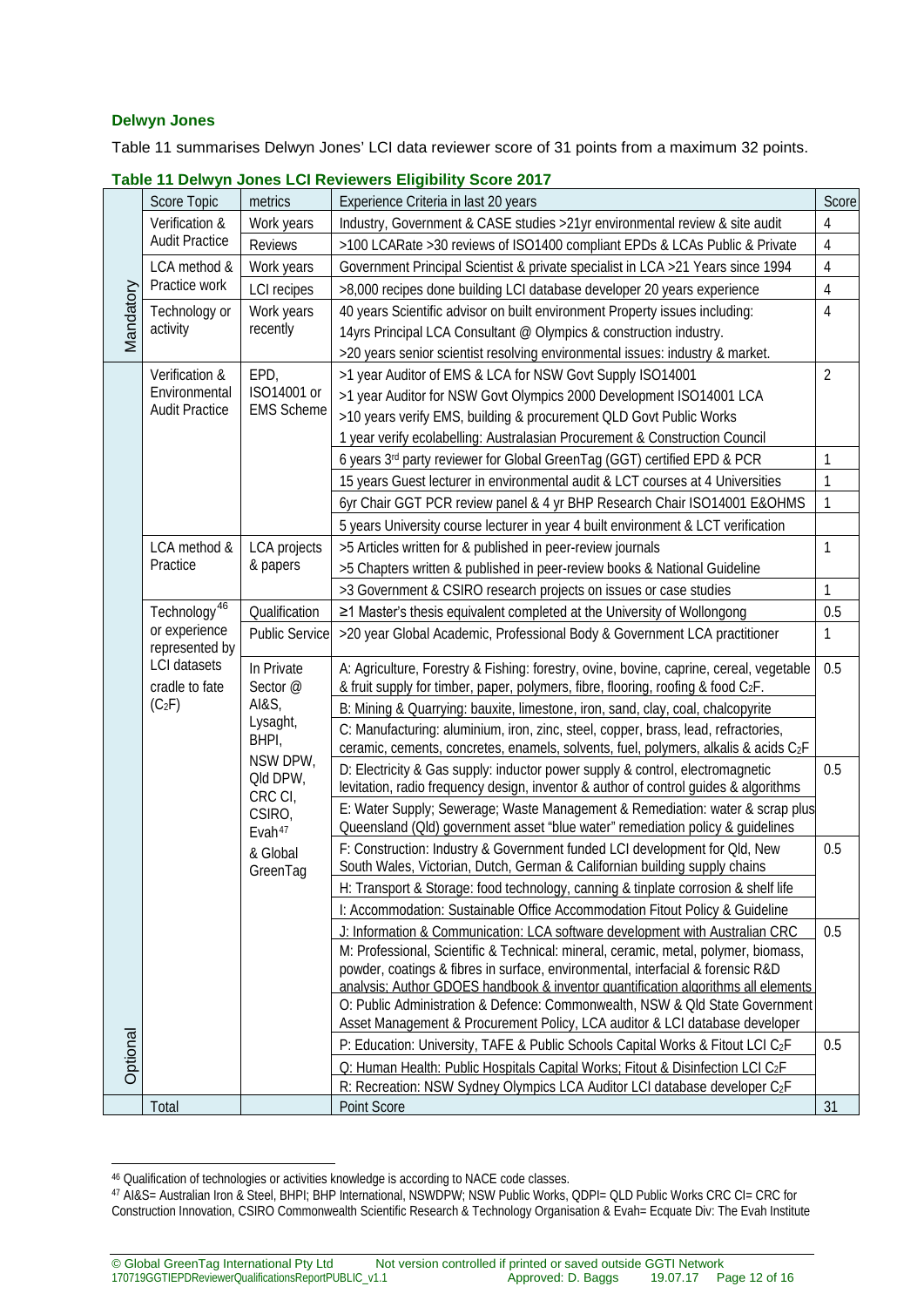#### **Discussion of Results**

Qualifications and experience of the following people were compared. All were found to exceed the minimum ILCD Handbook prerequisites for LCI data reviewers. Out of a maximum of 32 possible points:

- Omar Biaz scored 16.0
- Mathilde Vlieg scored 19.0
- Dr Judy Luo scored 21.0
- Murray Jones scored 20.5
- Nana Bortsie-Aryee scored 23.5
- David Baggs scored 29.0
- Shloka Ashar scored 30.0
- Delwyn Jones scored 31.0.

The lowest two scores exceeded the minimum score of 5 points by a factor >3. All other scores were over 4 to 5 times greater than the minimum. The following parties have reviewed the required evidence and accepted the validity of these scores:

- Program Operator: Global GreenTag International Pty Ltd,
- PCR Moderator: Ecquate Pty Ltd and
- LCI and LCA Methodology Developer: The Evah Institute.

All persons nominated herein as reviewers have reviewed evidence required and accepted the veracity of these scores. Therefore their names are to be posted and scores declared on the World Wide Web.

#### **Conclusions**

Omar Biaz, Mathilde Vlieg, Nana Bortsie-Aryee, Dr Judy Luo, Murray Jones, Shloka Ashar, David Baggs and Delwyn Jones are each considered eligible to be commissioned to submit verifier reports on the LCA used to develop 3<sup>rd</sup> party certified EPDs.

#### **Recomendations**

Each is eligible to submit verifier reports on the LCA used to develop  $3<sup>rd</sup>$  party certified EPDs. To facilitate program and system transparency names, score and resume of the following are to be posted and declared on the World Wide Web.

- Nana Bortsie-Aryee,
- Mathilde Vlieg,
- Omar Biaz,
- Dr Judy Luo,
- Murray Jones,
- Shloka Ashar,
- David Baggs and
- Delwyn Jones

Stakeholders may then examine them and respond, as deemed fit, to all concerned and interested parties.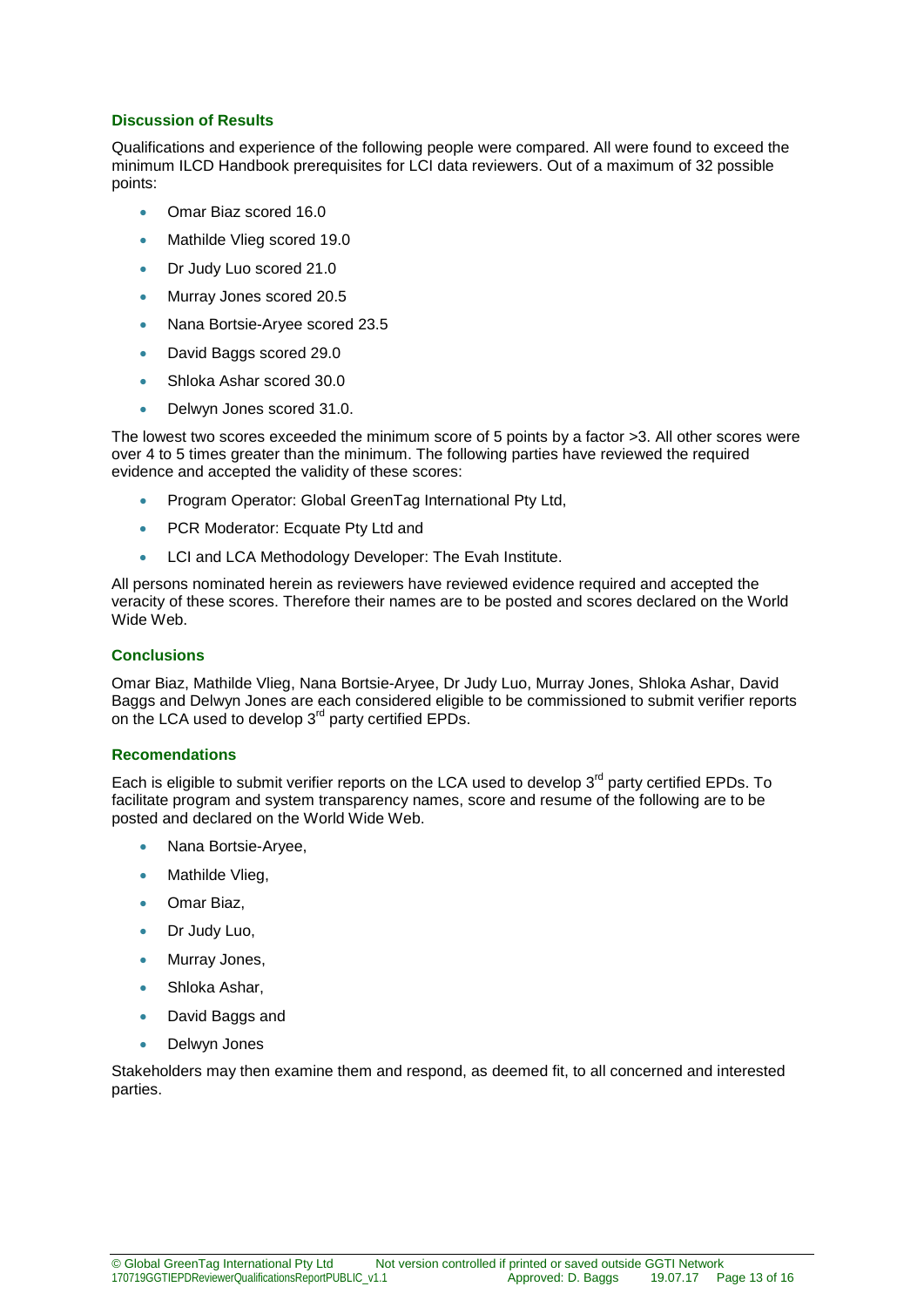#### **Appendix NACE code classes.**

- A Agriculture, forestry & fishing
- B Mining & quarrying
- C Manufacturing
- D Electricity, gas, steam & air conditioning supply
- E Water supply; sewerage; waste management & remediation
- F Construction
- G Wholesale & retail trade; repair of motor vehicles & cycles
- H Transport & storage
- I Accommodation & food service
- J Information & communication
- K Financial & insurance
- L Real estate
- M Professional, scientific & technical
- N Administrative & support service
- O Public administration & defence;
- P Education
- Q Human health & social work
- R Arts, entertainment & recreation
- S Other services
- T Households as employers; goods & services for own use